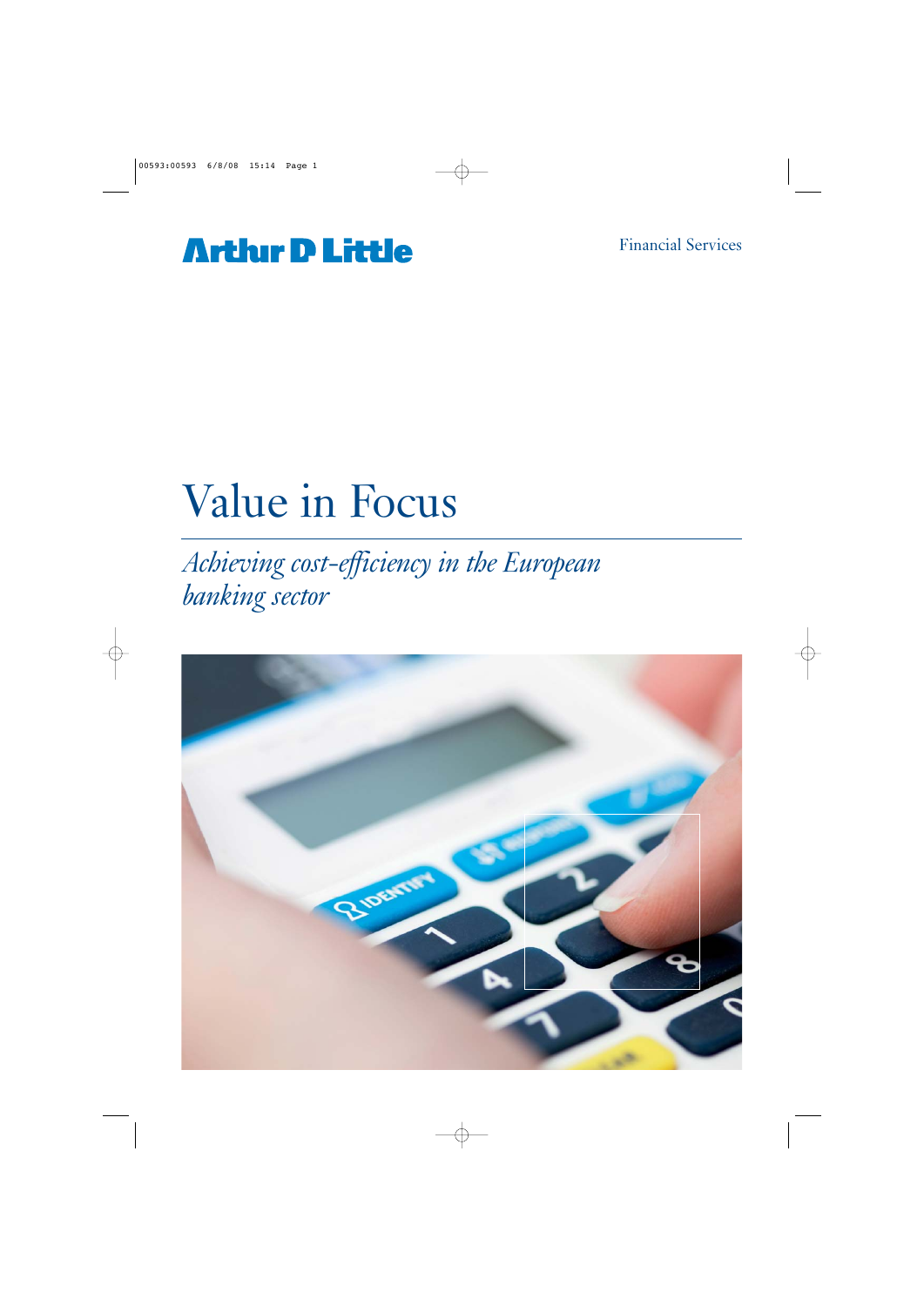## **Contents**

## Foreword

In the Autumn of 2007 Arthur D. Little examined some of Europe's largest retail banks in terms of cost-efficiency – work resulting in this report. We hope this study will be useful in two ways:

- As a reference work to help industry practitioners, analysts, public policymakers and scholars compare relative levels of cost-efficiency; and
- As a source of inspiration for European banks looking for new ways to increase efficiency.

There are, as the reader will soon discover, many ways to increase cost-efficiency. A flat hierarchy that avoids unnecessary bureaucracy, clever use of technology and a cost-conscious culture are just a few. Indeed, cost-efficiency is not so much a game of avoiding costs per se, but rather a focus on embracing the right (revenue-creating) costs whilst shunning costs that bring little or no value to the customer.

But why is cost-efficiency important? In short, cost-efficiency gives a bank freedom to manoeuvre. Strong, free cash flow gives a bank the means to invest in new markets, products or technologies, to reward its shareholders and, if it chooses, to channel value back to its customers in terms of better service or lower prices. Conversely, low relative cost-efficiency limits a bank's options in the marketplace, and makes it vulnerable in times of financial crisis. For shareholders, high cost-efficiency is an indicator of a well-run bank.

There are a number of ways in which cost-efficiency can be measured. In this report Arthur D. Little has chosen the cost-income ratio, a fairly standardized measure suitable for cross-border analysis. It is worth noting that, over time, this ratio seems to be decreasing. Senior executives at banks with a cost-income ratio over the European average of 59,2% should think hard about what they can do to make their companies more efficient. The inspiration can be found in this paper.

Gerrit Seidel **Erik Almgvist** Managing Director **Director**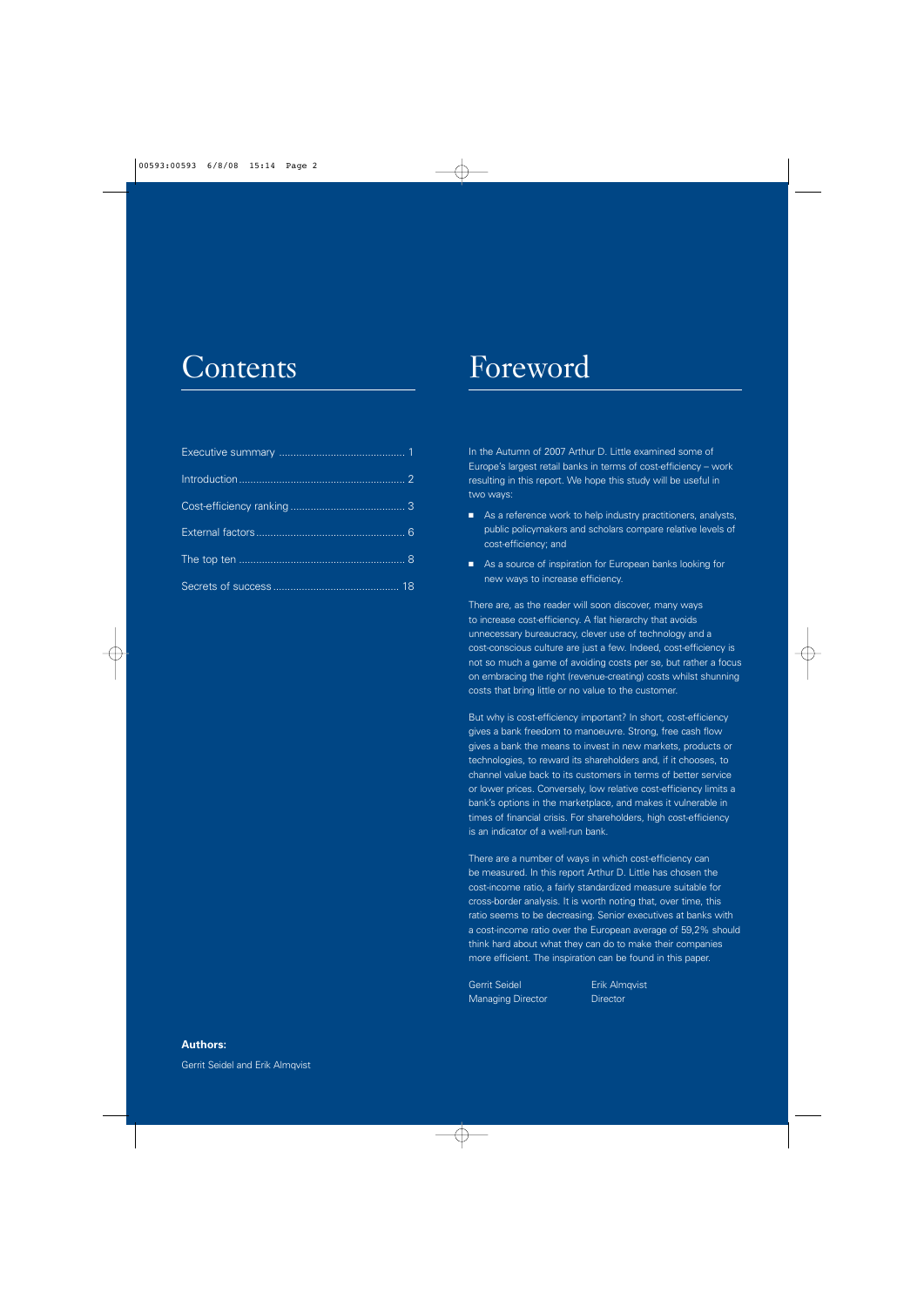## Executive summary

This survey by Arthur D. Little ranks 51 major European banks on cost-efficiency measured by their cost-income ratio and takes a closer look at the strategies adopted by the top performers to achieve their high-ranking positions.

Arthur D. Little has ranked 51 major European banks on their efficiency level, as measured by their cost-income ratio.

Europe's most efficient bank is the Spanish bank, Banco Popular, followed by Kaupthing from Iceland. On a country level, Iceland is the most efficient country, followed by Spain and the UK. Sweden, Norway, Finland and Denmark are also above the European average. The least efficient country among the 15 examined is Germany, just behind Portugal and the Netherlands.

The top performing banks have some characteristics in common:

- A will always to improve through hard work and innovation in order to maximize value for customers.
- Very cost-conscious cultures where cost-efficiency and operational excellence are continuously encouraged. Cost-cutting is focused to unproductive and non-value-adding activities.
- A high degree of straight-through processes and automation and heavy investment in IT.
- Flat hierarchies with short communication channels and a high degree of decentralization, with decision-making taking place primarily at a local branch level.
- The use of a pragmatic list of key performance indicators and mostly numerical objectives for costs and efficiency.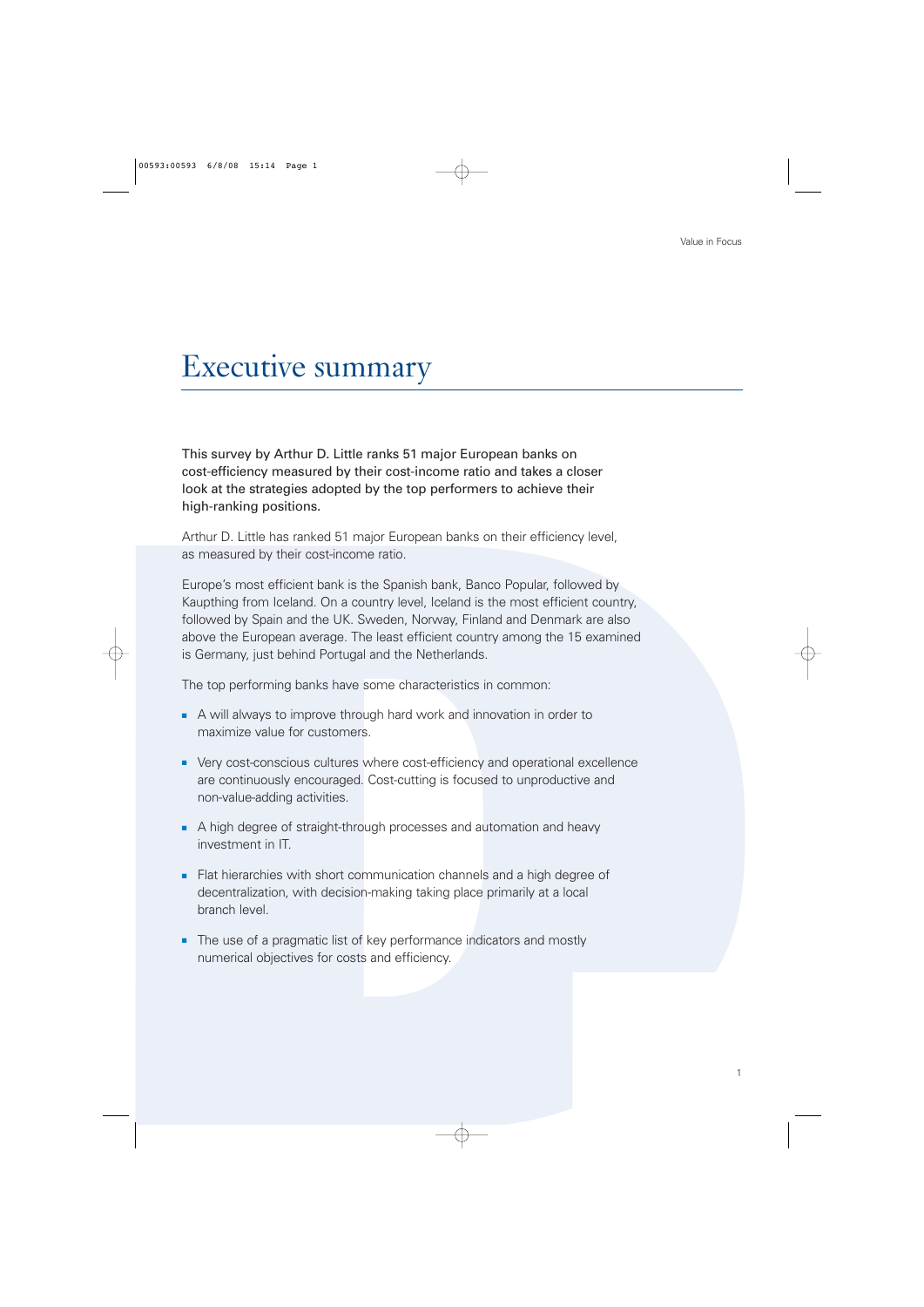## Introduction

Arthur D. Little has consolidated data from the major banks in 15 different European countries identifying the most efficient. In the ranking produced by the survey, banks from three regions dominate the top ten.

This study, conducted by Arthur D. Little's Global Financial Services Practice in December 2007, aims to identify the most efficient commercial banks in Europe. To this end, Arthur D. Little has consolidated data from 51 major banks all over Europe and established a ranking based on the information gathered.

The survey covers the largest banks, as measured by total assets, from each of 15 countries in western Europe and the Nordic region. This means that the banks in the study are not necessarily the 51 largest in Europe; some banks that are the biggest in their own market might be relatively small in the European context. A full list of the 51 banks included in the survey and details of their total assets can be found at Appendix I.

*"The CIR is calculated by dividing operational cost by total income and indicates how much a company spends for every unit of income it earns."*

#### **Measuring efficiency**

The survey uses the cost-income ratio (CIR) to measure efficiency. The CIR is calculated by dividing operational cost by total income and indicates how much a company spends for every unit of income it earns. An efficient company uses fewer resources than an inefficient one to earn the same amount of money.

#### **Achieving efficiency**

The study also includes case studies of several banks that appear at the top of the survey ranking and gives an indication as to how they have become so efficient.

#### **Sources**

All data is drawn from the banks' annual reports and Arthur D. Little's own analysis, except where specified below.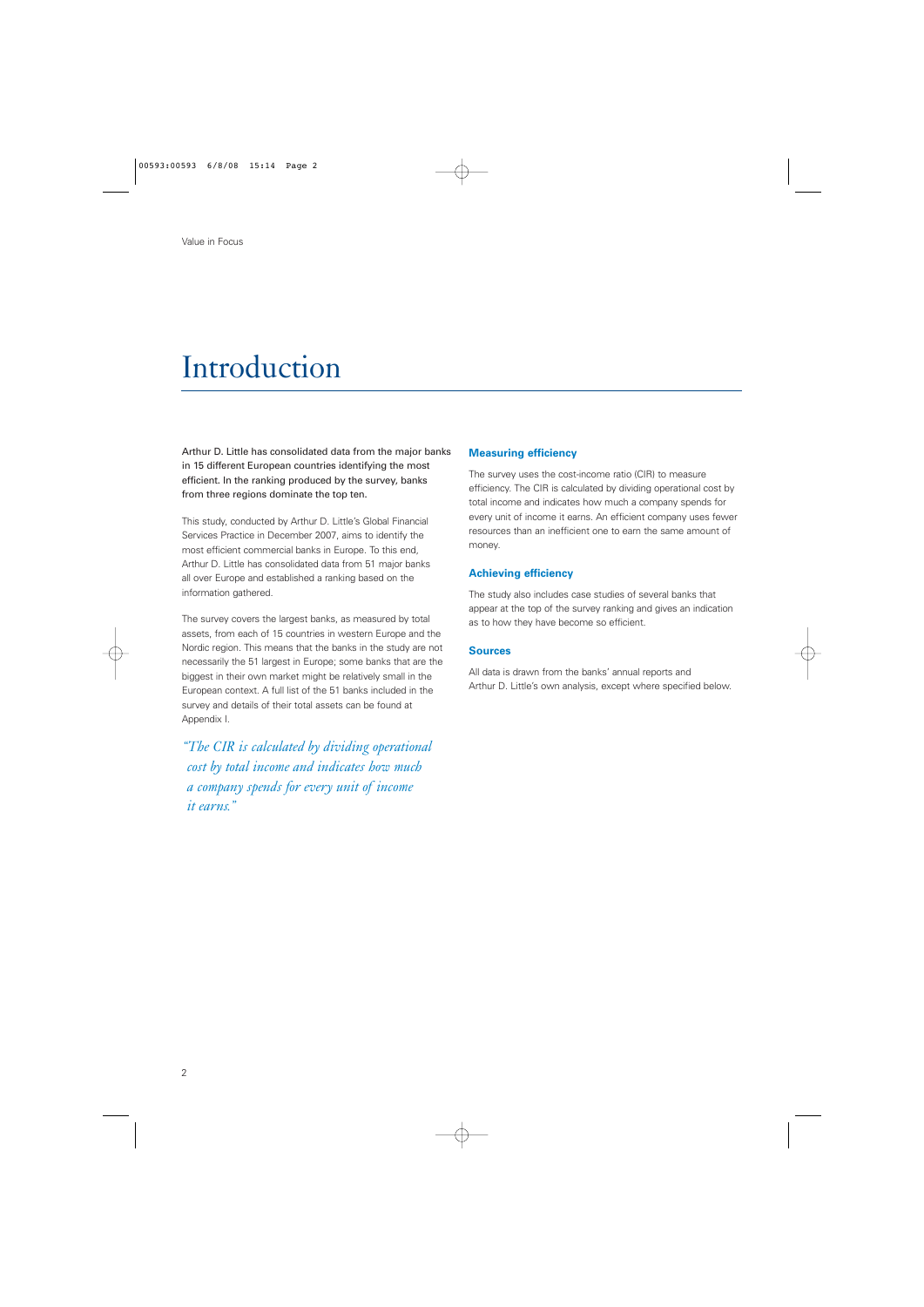## Cost-efficiency ranking

The survey highlights a wide variation in cost-efficiency among Europe's large banks. The bank at the top of the cost-efficiency ranking achieves a cost-income ratio less than half that of the lowest-ranking bank.

#### **Methodology**

The banks included in the survey have been ranked according to their cost-income ratio (CIR), obtained by dividing operational cost, including amortization and depreciation, by total income.

The data has been gathered directly from each company's official annual reports and the ratio has been calculated by Arthur D. Little to obtain maximum comparability. To make the ranking less vulnerable to extraordinary events, the CIR used is an average of the ratios from three years: 2004-2006.

#### **Most efficient banks**

Arthur D. Little's calculations show that the average costincome ratio of the 51 banks in the survey is 59,2%. The most efficient bank, with a CIR of 37,8%, is the Spanish bank, Banco Popular. Second most efficient, with a CIR of 39,3%, is Kaupthing (Iceland) and third most efficient, Svenska Handelsbanken (Sweden), with a CIR of 42,1% (see figure 1).

All of the ten top banks in the ranking are from three regions: the United Kingdom (four banks in the top ten), the Nordics (three banks) and Spain (three banks).

#### Figure 1: Banks ranked by average cost-income ratio 2004-2006

| <b>Banco Popular</b><br>San Paolo IMI<br>$\overline{1}$<br>Spain<br>37,8<br>24<br>Italy<br>$\overline{2}$<br>25<br>Kaupthing<br>39,3<br>Iceland<br><b>Jyske Bank</b><br><b>Denmark</b><br><b>Barclays PLC</b><br><b>UK</b><br>3<br>Sv. Handelsbanken<br>42,1<br>26<br>Sweden<br>$\overline{4}$<br>Glitnir<br>27<br>Zürcher Kantonalbank<br>Switzerland<br>Iceland<br>43,7<br>$\overline{5}$<br><b>HBOS</b><br><b>UK</b><br>44,7<br>28<br>Raiffeisenbanken International<br>Austria<br>$6\phantom{a}$<br><b>RBS</b><br><b>UK</b><br>29<br><b>Bank Austria Creditanstalt</b><br>45,0<br>Austria<br><b>BBVA</b><br>46.4<br>30<br><b>Banca Intesa</b><br>$\overline{1}$<br>Spain<br>Italy<br>31<br>8<br><b>HSBC</b><br><b>UK</b><br><b>BNP Paribas</b><br>51,4<br>France<br><b>Lloyds TSB</b><br><b>UK</b><br>$\overline{9}$<br>51,5<br>32<br><b>SNS Bank</b><br><b>Netherlands</b><br><b>Caja Madrid</b><br>51,7<br>33<br>Capitalia<br>Italy<br>10<br>Spain<br>Above*<br>11<br>34<br>Swedbank<br>Sweden<br>51,7<br><b>Erste Bank</b><br>Austria<br>12<br>Dexia<br><b>Belgium</b><br>35<br><b>Credit Mutuel</b><br>52,7<br>France<br>13<br><b>Sampo Group</b><br><b>Finland</b><br><b>SEB</b><br>53,1<br>36<br>Sweden<br>Below <sup>*</sup><br>14<br>37<br>Société Générale<br><b>Danske Bank</b><br>53,7<br><b>France</b><br><b>Denmark</b><br><b>DnB Nor</b><br>38<br>15<br>54,0<br><b>EFG International</b><br>Switzerland<br>Norway<br>Sweden<br>39<br>16<br><b>Nordea</b><br>55.8<br><b>Caixa Geral de Depositos</b><br>Portugal<br>40<br>17<br><b>ING Bank</b><br><b>OP Bank</b><br>Finland<br>55,8<br><b>Netherlands</b> | <b>Rank</b> | <b>Bank</b>                  | <b>Country</b> | CIR % | <b>Rank</b> |    | <b>Bank</b> | <b>Country</b> | CIR%                                                                                                                                                                                                 |
|-----------------------------------------------------------------------------------------------------------------------------------------------------------------------------------------------------------------------------------------------------------------------------------------------------------------------------------------------------------------------------------------------------------------------------------------------------------------------------------------------------------------------------------------------------------------------------------------------------------------------------------------------------------------------------------------------------------------------------------------------------------------------------------------------------------------------------------------------------------------------------------------------------------------------------------------------------------------------------------------------------------------------------------------------------------------------------------------------------------------------------------------------------------------------------------------------------------------------------------------------------------------------------------------------------------------------------------------------------------------------------------------------------------------------------------------------------------------------------------------------------------------------------------------------------------------------------------------------------------------------------|-------------|------------------------------|----------------|-------|-------------|----|-------------|----------------|------------------------------------------------------------------------------------------------------------------------------------------------------------------------------------------------------|
| <b>UBI Banca</b><br>42<br>19<br>56.4<br><b>Credit Agricole</b><br>France<br>Italy<br>20<br>43<br><b>Banco Santander</b><br>Rabobank<br>57,6<br><b>Netherlands</b><br>Spain<br><b>KBC Bank</b><br>44<br>21<br><b>Belgium</b><br>58,5<br><b>HVB Group</b><br>Germany<br>22<br><b>Banco Sabadell</b><br>45<br><b>Fortis Bank</b><br>Spain<br>58,8<br><b>Belgium</b><br>46<br><b>Credit Suisse</b><br>23<br><b>Unicredit Group</b><br>Switzerland<br>Italy<br>58,8<br>47<br><b>UBS</b><br>Switzerland<br>48<br><b>Banco Comercial Portugues</b><br>Portugal                                                                                                                                                                                                                                                                                                                                                                                                                                                                                                                                                                                                                                                                                                                                                                                                                                                                                                                                                                                                                                                                     | 18          | Raiffeisenbanken Switzerland | Switzerland    | 55,9  |             | 41 | Commerzbank | Germany        | 59,4<br>59,9<br>60,0<br>60.3<br>60,5<br>61,2<br>61.4<br>61,7<br>61,8<br>62.3<br>62,3<br>62,3<br>62,5<br>64,0<br>64,6<br>65.0<br>65,8<br>65,9<br>67.1<br>67,4<br>67,6<br>68,4<br>70.6<br>70,9<br>71,1 |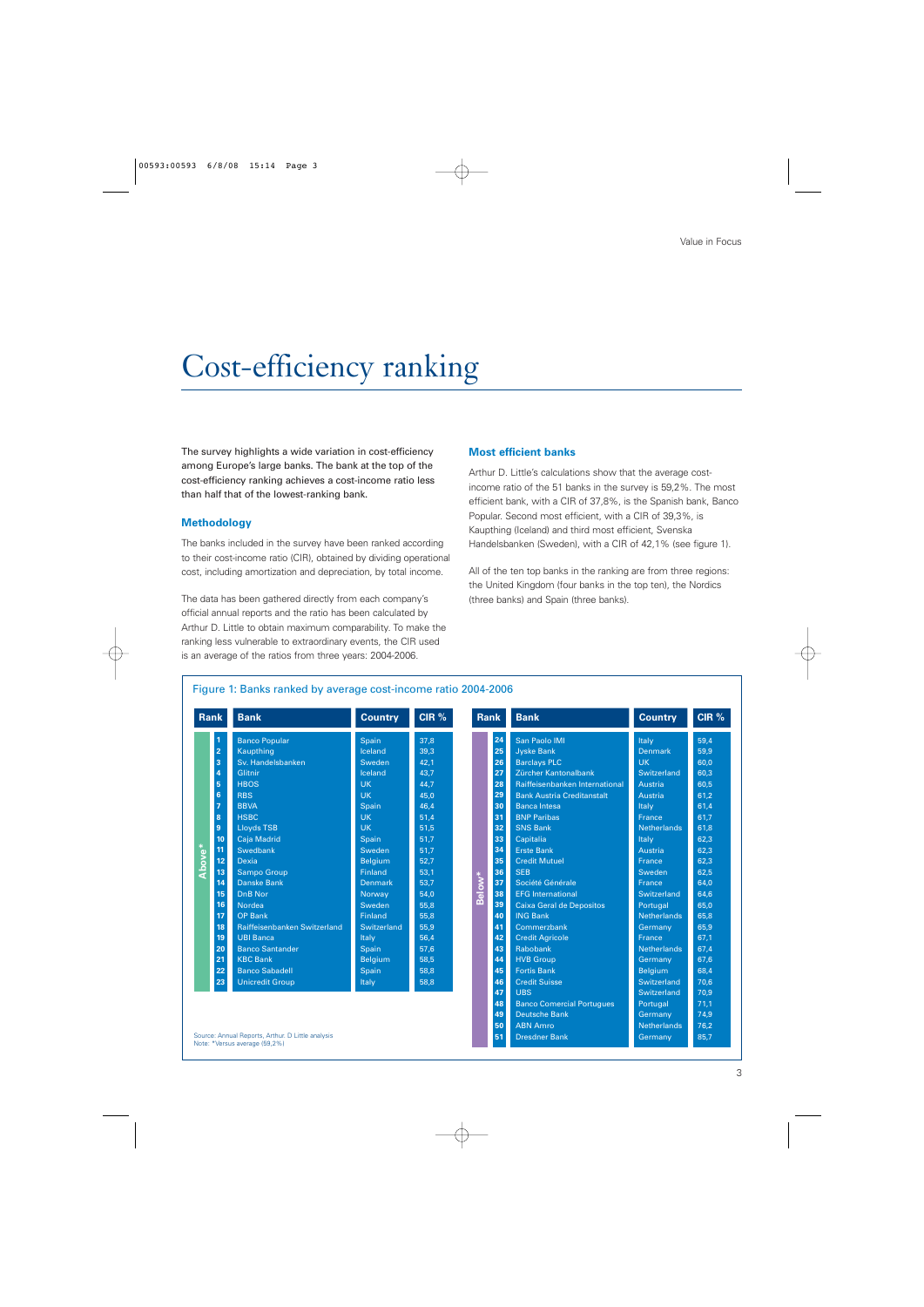## Cost-efficiency ranking

Some of the banks found in the lower end of the overall ranking are nevertheless stars in their respective market (see figure 2).



*"The data has been gathered directly from each company's official annual reports and the ratio has been calculated by Arthur D. Little to obtain maximum comparability."*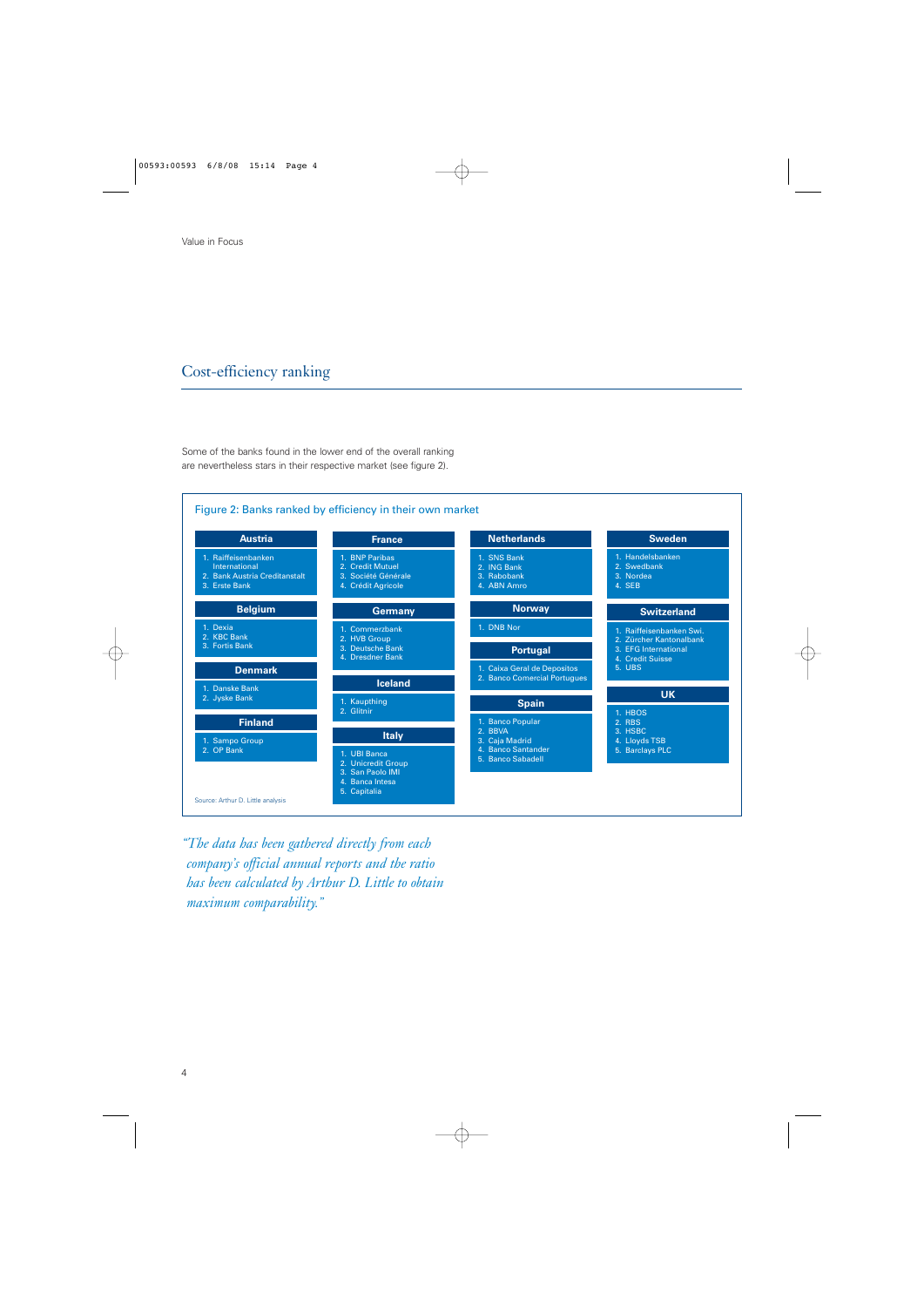## Cost-efficiency ranking

#### **Most efficient countries**

Arthur D. Little has taken the average CIR of the banks from each market to rank each country according to the cost-efficiency of its banks (see figure 3). This ranking shows that Europe's most efficient banks are concentrated in three regions: the Nordics, the United Kingdom and Spain.

Overall, banks in central European countries, such as Austria, Switzerland and Germany, perform worse than banks from the north and south of Europe. Banks from the Mediterranean countries appear at all levels in the ranking, with Spain at the top, Italy in the middle and France at the bottom.

The average cost-income ratio for each country included in the survey, based on the performance of their banks, is 58,6%.

*"Overall, banks in central European countries, such as Austria, Switzerland and Germany, perform worse than banks from the north and south of Europe."*

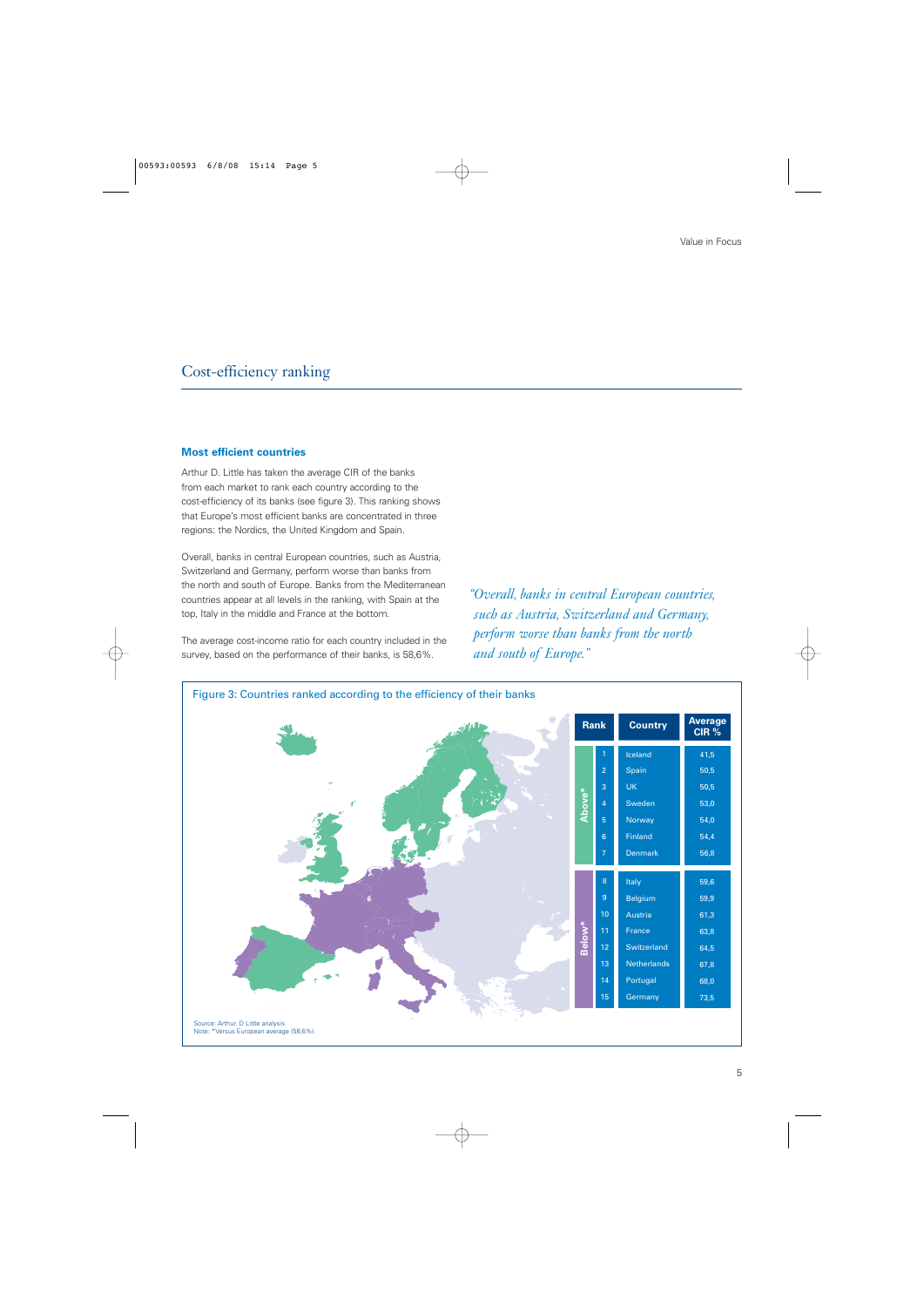## External factors

The strategies adopted by banks play a key role in their success, but external factors also have an important impact on each bank's performance.

The survey identifies a number of external factors that have an impact on cost-efficiency.

#### **Internet penetration**

The Nordic countries, particularly Iceland and Sweden, lead the world in internet usage (see figure 4). High internet penetration in these markets has put the banks under pressure to use the internet as a sales and transaction channel. Conversely, it has made it possible for the Nordic banks to service a large share of their customers over the internet and to make significant reductions in costly administration and human involvement as a result.



#### **Outlet density**

The number of citizens per branch differs significantly between markets and this affects the cost-income ratio (See figure 5). In general, countries with relatively few outlets perform better in the cost-efficiency ranking than countries with a high density of branches.

Branches are an expensive distribution channel and in countries with high branch density, such as Germany and France, sales volumes per branch become too small to make each outlet really efficient, causing CIR to increase.

In Spain, banks compensate for high branch density with an extremely efficient outlet network with a high degree of automation. This has made it possible for Banco Popular, for example, to run its new branches with only three employees in each.

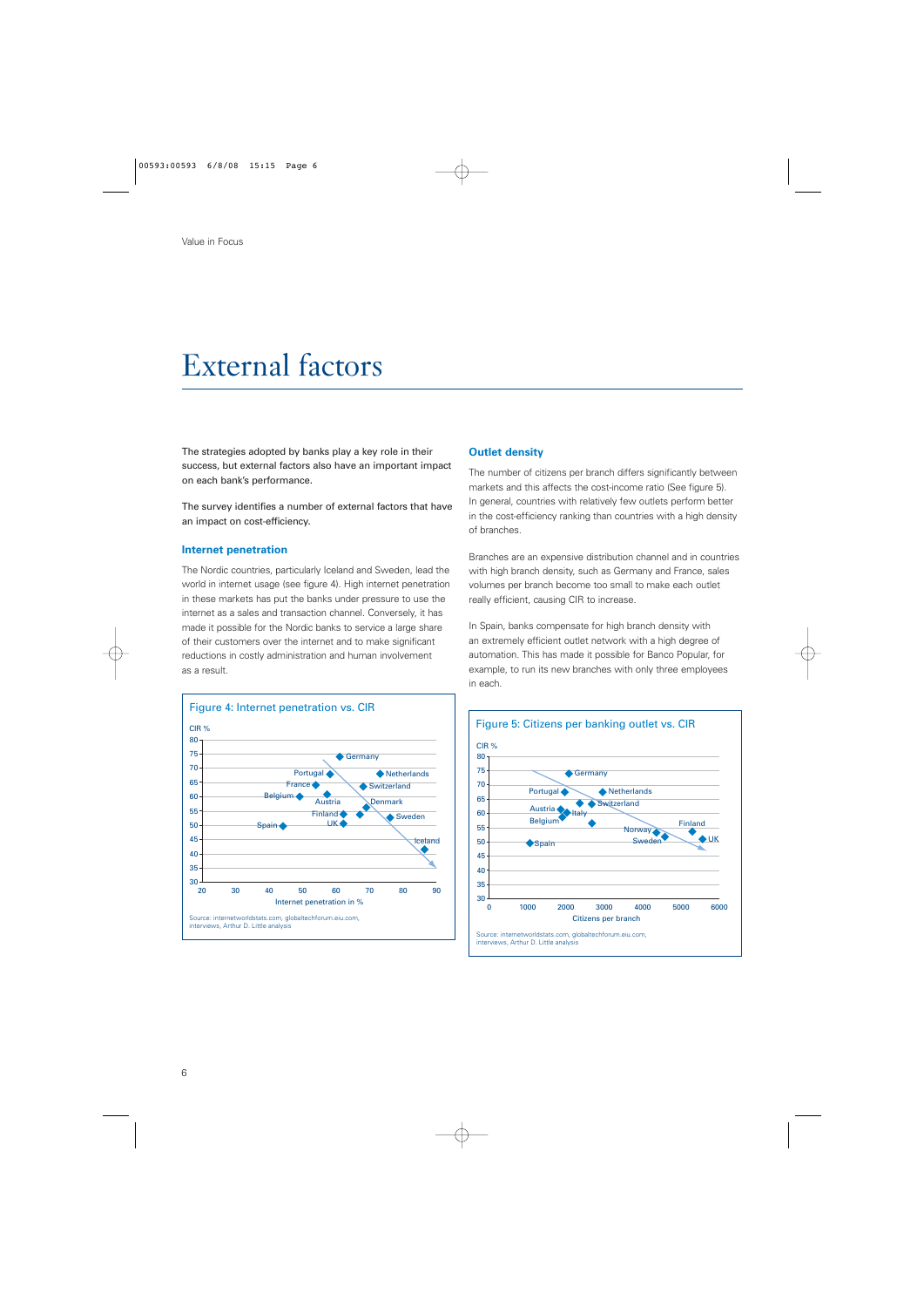### External factors

#### **Consolidation**

There are large differences in the degree of consolidation in European banking markets and this affects cost-efficiency.

Germany, for example, has an extremely fragmented market with a high number of regional and non-commercial banks. As a result, the country has one registered bank per 34,000 inhabitants. By contrast, the markets in the UK and Spain are highly consolidated, with 178,000 and 213,000 citizens per authorized bank respectively.

Figure 6 below shows a negative (although weak) correlation between the degree of consolidation and the cost-income ratio.



#### **Simulation**

Lowering the CIR of the largest German banks to the average European level through increased consolidation and internet penetration could mean potential lay-offs of every fifth employee.

If the German banks were to reach the European average CIR, operational costs would have to be cut by at least 18%. Since the operational costs in the largest German banks are, to a large extent (61,5%), made up of staff expenses, most of the cost reduction would have to be achieved through lay-offs.

Assuming that 61,5% of the total cost reduction would have to come from staff expenses, the four largest banks in Germany would have to cut their personnel costs by around €3,8 billion which corresponds to more than 30,000 jobs or 20% of the total workforce. This would probably be a conservative estimate since other costs such as IT would have to increase some to compensate for the reduction in staff.

Another way out would be for the German banks to increase their productivity and generate more revenue with the existing workforce. The most realistic solution is probably a combination of staff reductions and productivity improvements.

*"Germany, for example, has an extremely fragmented market with a high number of regional and non-commercial banks. As a result, the country has one registered bank per 34,000 inhabitants."*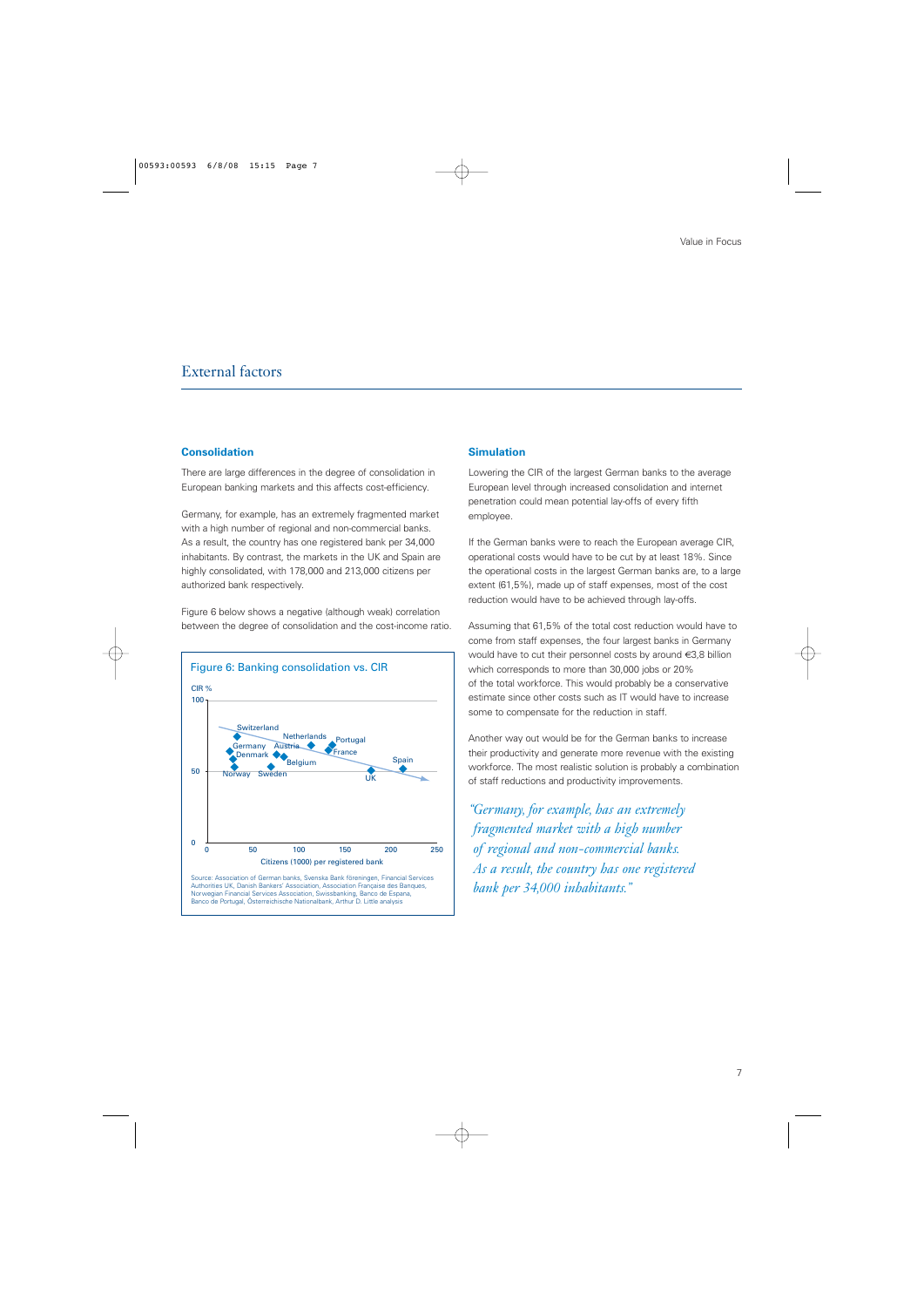Some of the best perfomers in the survey share a home market – the top ten are all based in either Spain, the UK or the Nordic region – yet each has a distinctive vision and approach.

#### **Spain**

No less than three Spanish banks appear in the top ten of the survey's cost-efficiency ranking: Banco Popular (1), BBVA (7) and Caja Madrid (10). Three factors give rise to this result:

- All the Spanish banks invest heavily in innovative IT to improve customer service and internal efficiency.
- In Spain, it is common for commercial units to secure resources by using business cases to prove profitability and efficiency.
- The Spanish banks motivate and develop their staff with performance-based salaries and comprehensive training.

The Spanish banks improvements in efficiency go hand in hand with the transformation of the Spanish financial sector during recent decades. In the 1970s, the Spanish banking crisis led to a restructuring of the banking sector and reform of the Spanish central bank. New regulations and conditions led to a consolidation of the previously extremely fragmented Spanish financial sector. This in turn made it possible for the banks to exploit in-country economies of scale and increase profitability.

Following the deregulation of the financial sector, foreign banks started to enter the Spanish market in the mid 1970s, forcing Spanish banks to start improving efficiency sooner than many other countries. They began investing heavily in state-of-the-art technology which enabled them to increase the size of the business with less staff.

*"Following the deregulation of the financial sector, foreign banks started to enter the Spanish market in the mid 1970s, forcing Spanish banks to start improving efficiency sooner than many other countries."*

#### **Banco Popular**

Founded in 1926, Banco Popular is a pure retail bank operating in Spain and Portugal, with 4.3% and 2% of the market respectively. It also has five regional banks in Spain. Its total assets in 2006 were €91,5 billion. Net profit in 2006 was €1 billion.

#### **Business approach**

The bank's main focus is SMEs, professionals and cards, with recent expansion into mortgages.

Banco Popular has always been a client-driven bank and it focuses on customer satisfaction to win customer loyalty. Its individual banking model was designed with personal banking, affinity groups and other segments with potential for strong loyalty in mind.

#### **Achieving efficiency**

Banco Popular has a strong strategic focus on efficiency. In fact, one of its three key management criteria is "systematic enhancement of efficiency". State-of-the-art technology, staff development and organizational structure contribute to its performance:

**State-of-the-art technology: Banco Popular has improved** cost-efficiency through the use of state-of-the-art IT solutions. For example, in 2006 the bank signed an agreement for a new IT platform with IBM and large savings in IT are expected as a result.

The bank has also signed an agreement with Telefónica for the joint development of the "Branch 2010" concept. 12,000 workstations are covered by an outsourcing contract and technological evolution is guaranteed.

- **Developing and motivating staff:** The bank has an incentive structure that links compensation to performance, with a large part of salaries being variable. Every employee is required to complete at least 53 hours of training annually. Roberto Higuera, CFO Banco Popular, has said: "Because people move around, we want even our technology people to understand selling."
- **Organizational structure:** The bank has a flat hierarchy that minimizes bureaucracy.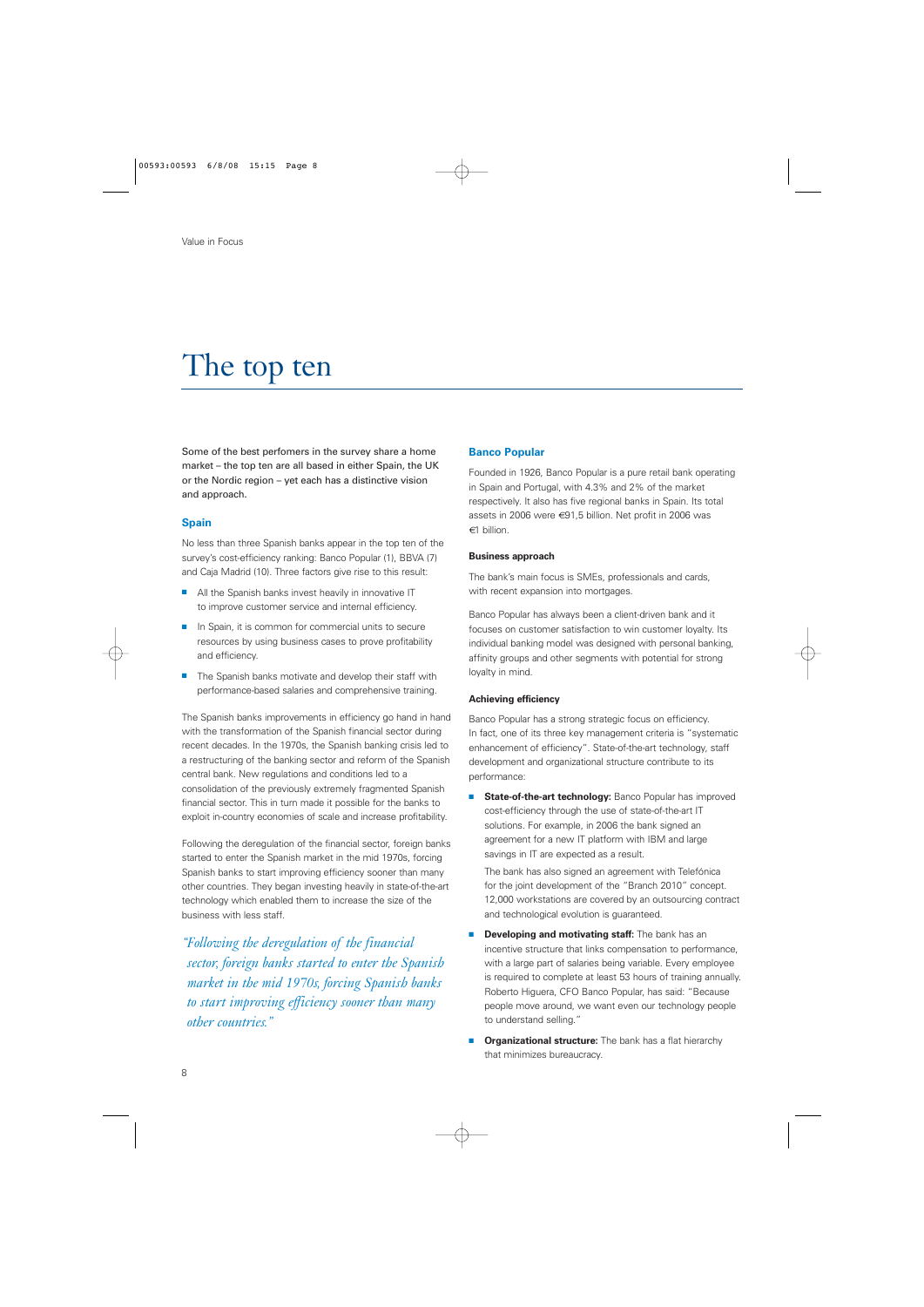#### **BBVA (Spain)**

BBVA was formed in 1999 through the merger of Banco Bilbao Vizcaya and Argentaria. Recently the bank has focused on overseas expansion and now operates in 40 countries.

Like many other Spanish companies, it enjoys a dominant position in Spanish-speaking Latin American countries. It also has a presence in many Mediterranean countries, especially Portugal and Italy, and has announced its intention to expand into the United States and Asia. Its total assets in 2006 were €412 billion. Net profit in 2006 was €4,7 billion.

#### **Business approach**

BBVA is one of Spain's largest banks and operates under the universal banking model, although focusing on retail and global wholesale banking.

#### **Achieving efficiency**

BBVA uses a number of strategies to maximize efficiency:

- **Operational units own budgets: Operational units such** as IT, Operations, HR and Facilities Management are the owners of the budget. Commercial units must ask for resources and present a business case to show how the resources will be used and the expected return on investment. Operational units have challenging cost-reduction targets. For example, IT currently aims to reduce costs by 20% in five years.
- **Low costs in Latin America:** BBVA has a strong presence in Latin America, with low costs and relatively efficient operations.
- **Salaries linked to efficiency:** By linking salary to efficiency targets, BBVA motivates its staff to work to achieve cost reductions. Up to 50% of an employee's salary may be variable. The variable part depends on individual performance but also on unit and company results, producing a strong impact of efficiency objectives.
- **Share ownership:** The bank offers incentives for employees to purchase stock so as to increase the sense of ownership in the company.
- **Redesign of branches:** There has been a strong effort to redesign bank branches. As a result, BBVA branches have no back office (regional centres carry out the back-office function).
- **Rapid integration of new businesses:** When the bank acquires a new business, the back office, IT and processes are all changed quickly to BBVA´s own. The bank provides global support for all countries.
- **Transformation of staff composition:** In 2006, BBVA reduced the number of personnel in unproductive middle-level and central-service roles by 750 (see figure 7). At the same time, it hired 1,000 new sales personnel to increase revenue. Although BBVA ended up with 250 more employees, moving staff from unproductive to productive positions improved cost-efficiency.

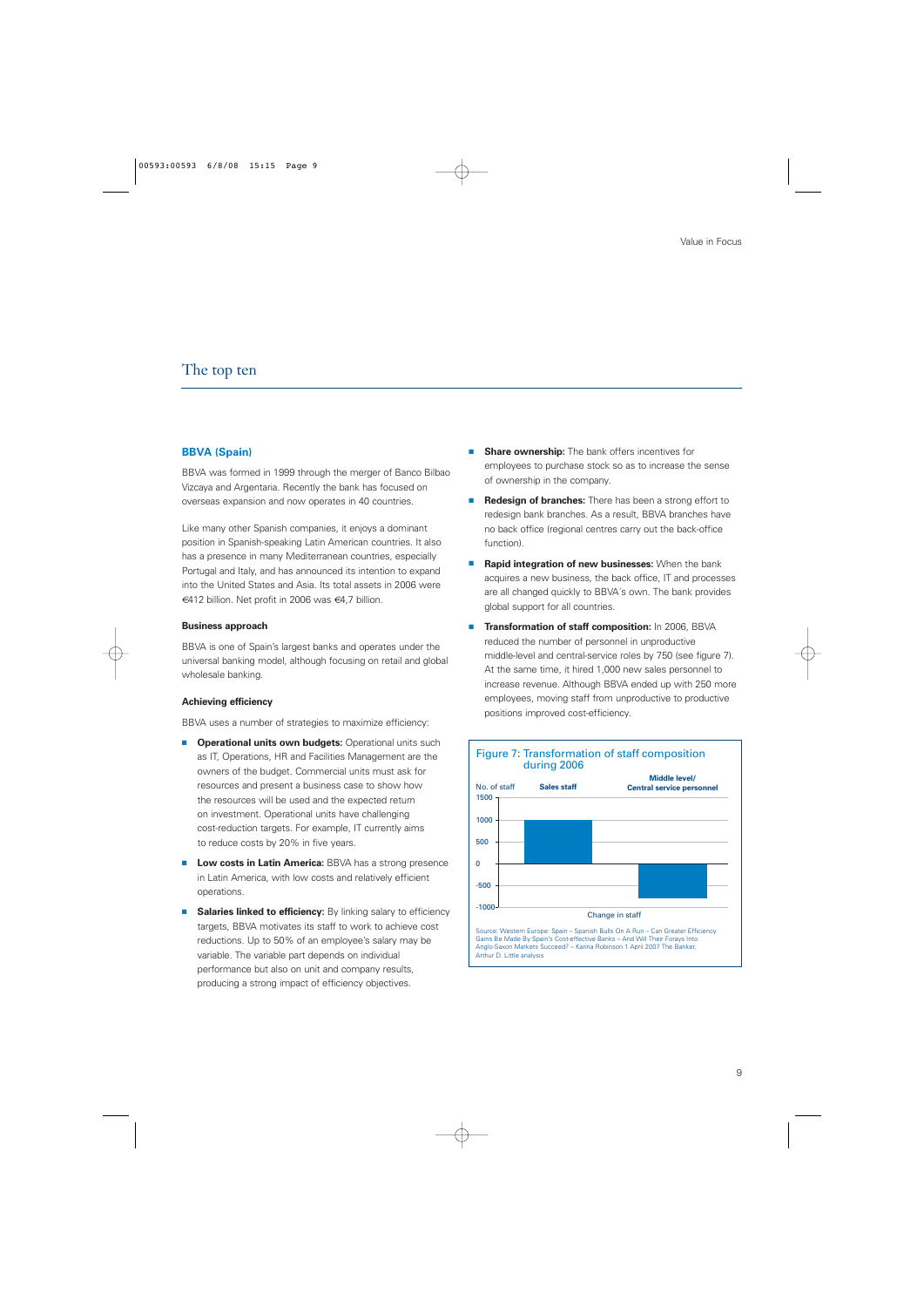#### **Caja Madrid (Spain)**

The origins of Caja Madrid can be traced back to 1702 and a pawn-broking institution founded by a priest named Francisco Piquer to help the poor get interest-free loans.

Caja Madrid has one of the largest distribution networks in the Spanish financial system with over 1,900 branches and 4,600 kiosks all over the country. Its main market is the Madrid area, with over 1,000 branches.

Caja Madrid is the fourth largest financial institution in Spain measured by total assets and employs around 13,000 professionals, servicing approximately 7 million customers. Its total assets in 2006 were €136,9 billion. Net profit in 2006 was €1 billion.

#### **Business approach<sup>1</sup>**

Caja Madrid offers a comprehensive range of products and services in retail, investment and private banking. It has a well-developed internet banking business with more than 2 million private customers and 128,000 businesses doing their banking on-line.

#### **Achieving efficiency**

Over the past decade Caja Madrid has taken a number of important steps to improve efficiency:

- **Strategic planning:** The bank's "Project 2006" aimed to increase profitability, market share, quality and efficiency. As a result of the project, during the three years to 2006, Caja Madrid succeeded in lowering its CIR by 6%. The bank's new "Project 2010" aims to see Caja Madrid outperforming the other top Spanish banks in terms of efficiency by 2010.
- **Investment in technology:** A technology transformation process launched in 1998 has improved efficiency significantly. For example:
	- In 2006, the bank introduced a commercial planning system to help managers make recommendations to customers.
	- A new pricing system has improved the coordination of pricing across the group.
- By automating the mortgage loan admission process, the bank has cut total processing time by 70%.
- By using its intranet to manage tasks such as applications for staff leave and requests for transactions, the bank has reduced internal administration.
- The bank has implemented the concept of a mobile office for employees, giving remote access to corporate applications via PDAs and smartphones.
- **Reduced administration:** Through its "Zero Paper Project", Caja Madrid aims to eliminate the physical handling of documentation in order to reduce administration.
- **Employee involvement:** Through its "Improvement Ideas" programme and a survey of the performance of central services, Caja Madrid encourages its staff to come up with proposals and ideas on how to improve business and efficiency.
- **Performance-related pay:** By linking part of employees' remuneration to performance, Caja Madrid motivates staff to work towards higher cost-efficiency and profitability. Staff compensation is divided into two parts: a fixed salary and a performance-related salary including bonuses. Caja Madrid uses a results-evaluation system that takes account of performance at a number of levels (company, team, individual and project) to calculate each employee's variable salary (see figure 8).



<sup>1</sup> Source: Annual reports, company data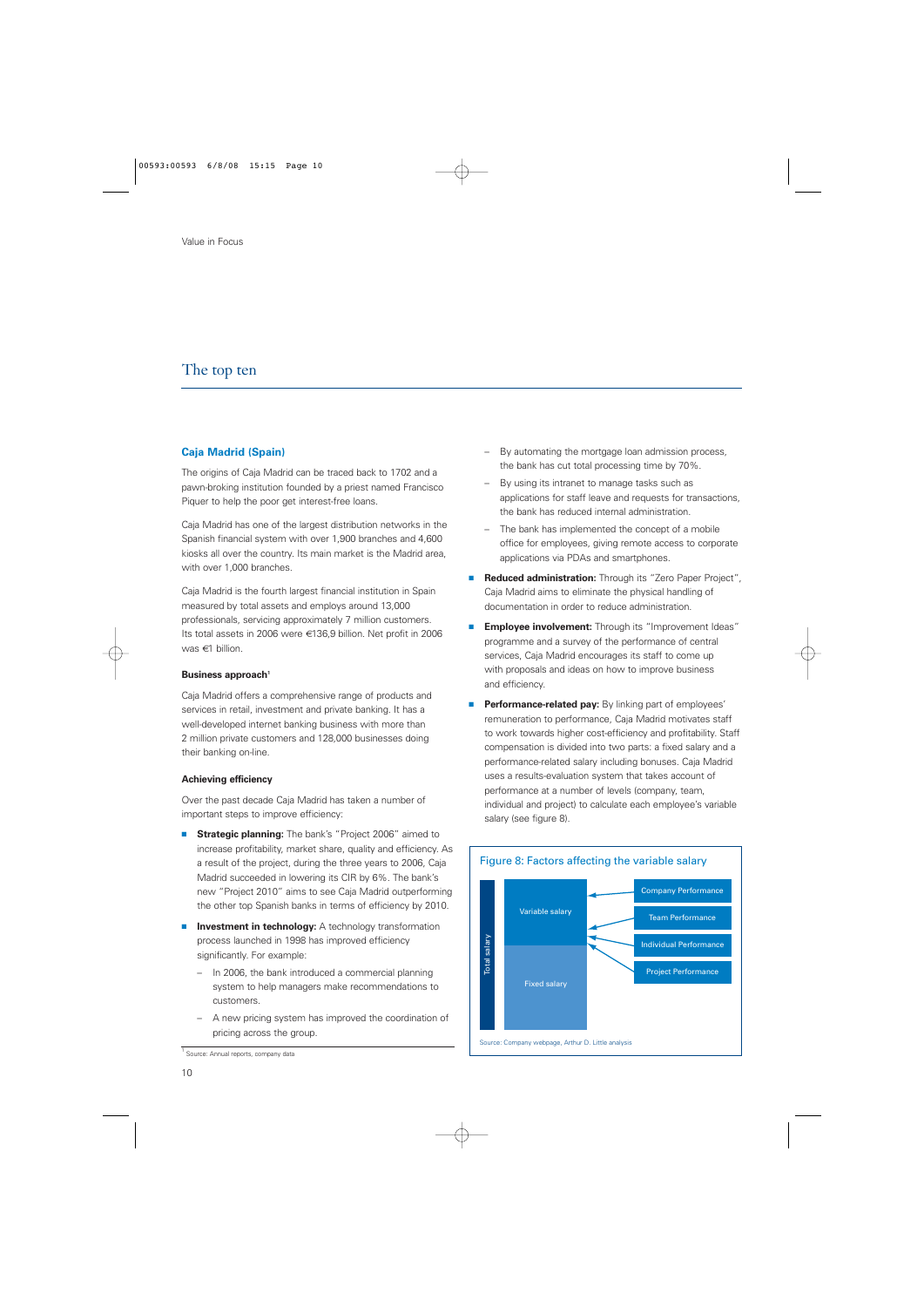#### **The Nordic region**

Three banks from the Nordic region appear in the top ten of the survey's cost-efficiency ranking: Kaupthing (2) and Glitnir (4), both from Iceland, and Svenska Handelsbanken (3) from Sweden. A number of factors give rise to this result:

- Icelandic banks are, in general, very flexible and dynamic with quick and efficient decision-making.
- The Icelandic banks are helped by a few additional factors:
	- high internet penetration;
	- a favorable business mix, with a low share of retail banking and a large fraction of income coming from trading gains; and
	- a geographical concentration of population in the home market.

■ All the Scandinavian banks are characterized by short communication channels, a flat hierarchy and minimum bureaucracy which allows them to respond quickly to market changes.

The two Icelandic banks have a relatively high risk profile compared with other banks in the top ten (see figure 9). This could explain how they have managed to combine rapid growth with low cost-income ratios. The future will tell if this is a sustainable strategy

*"The two Icelandic banks have a relatively high risk profile compared with other banks in the top ten. This could explain how they have managed to combine rapid growth with low cost-income ratios."*

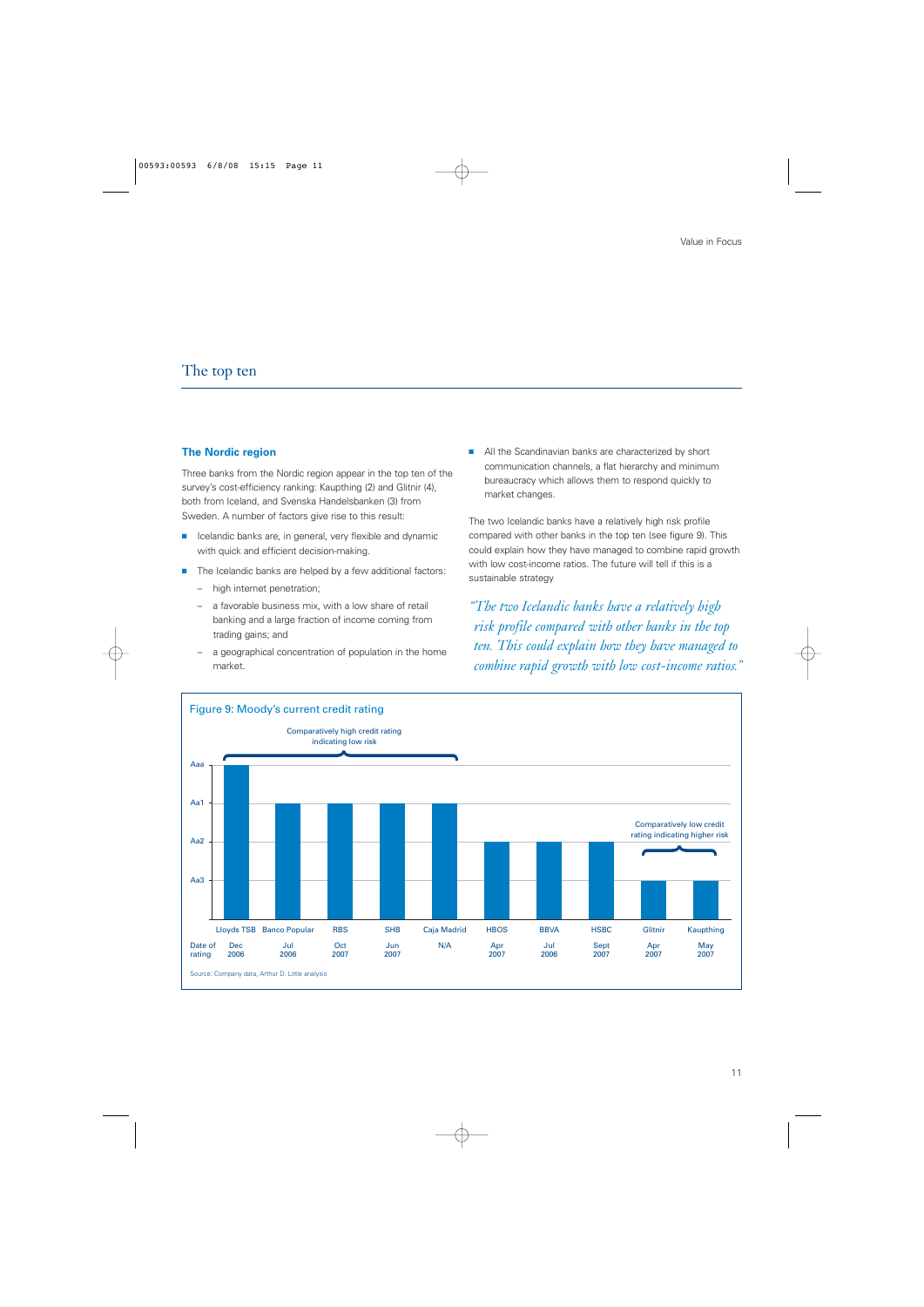#### **Kaupthing**

Established in 1982 in Reykjavik, Kaupthing is Iceland's leading bank and has businesses and branches all over northern Europe, as well as in the US and Middle East. The bank has been growing rapidly in recent years, both organically and through acquisitions, and now has 2,700 employees, of which about 40% work in Iceland. Its total assets in 2006 were €43 billion. Net earnings in 2006 were €0,98 billion.

#### **Business approach**

Kaupthing's strategic focus is on investment banking and corporate banking, complemented by capital markets, asset management and private banking. It also provides retail banking, mainly in Iceland.

#### **Achieving efficiency**

Kaupthing has lowered its CIR by being dynamic and flexible, with short communication channels and a flat hierarchy. It prides itself on "trumping bureaucracy" in order to make decisions quickly and efficiently. Characteristics of the bank that encourage cost-efficiency include:

- **Short communication channels:** Short communication channels lead to fast and efficient processes and lower administration costs.
- **Flat organization and a culture of empowerment:** These encourage fast and efficient decision-making. According to Kaupthing, slow and cumbersome decision-making actually creates more risk because it results in missed opportunities.
- **Cross-selling to maximize profitability:** By cross-selling both between business units and countries the bank maximizes the profitability of every client contact.
- **Profit before growth:** Although the bank is growing rapidly, investment is always focused on profitability. The bank's target is to achieve a return on equity of at least 15% within 18 months of an acquisition.
- **Effective risk management:** Risk is controlled centrally but is based on reports from local risk managers in every market. This strategy has helped Kaupthing to reduce the ratio of non-performing loans to loans to customers by more than 70%.
- **Efficient sharing of information:** Consolidated IT for the entire company allows information to be shared efficiently. Functional systems are adjusted to fit the business and not the reverse.
- **Clear targets for profitability:** These exist for every business and form the core of each business's development.

*"Kaupthing is Iceland's leading bank and has businesses and branches all over northern Europe, as well as in the US and Middle East."*

#### **Svenska Handelsbanken**

Svenska Handelsbanken (SHB) was established in 1871 in Stockholm and became a public company as early as 1873, making it the oldest company on the Stockholm Stock Exchange.

Today SHB is one of the four biggest banks in Sweden, with a strong presence in the rest of the Nordic countries and the UK. It has 615 offices around the globe and over 10,000 employees. Its total assets in 2006 were €198 billion. Net profit in 2006 was €1,43 billion.

#### **Business approach**

Svenska Handelsbanken provides services across the entire banking spectrum: retail, corporate, investment and private banking. Its financial goal is to achieve higher profitability than the average among its competitors. To do so, it focuses on satisfying customers and keeping costs down.

Svenska Handelsbanken emphasizes decentralization. Its local offices are the primary business units, which are responsible for customers. The offices are supported by central specialist functions.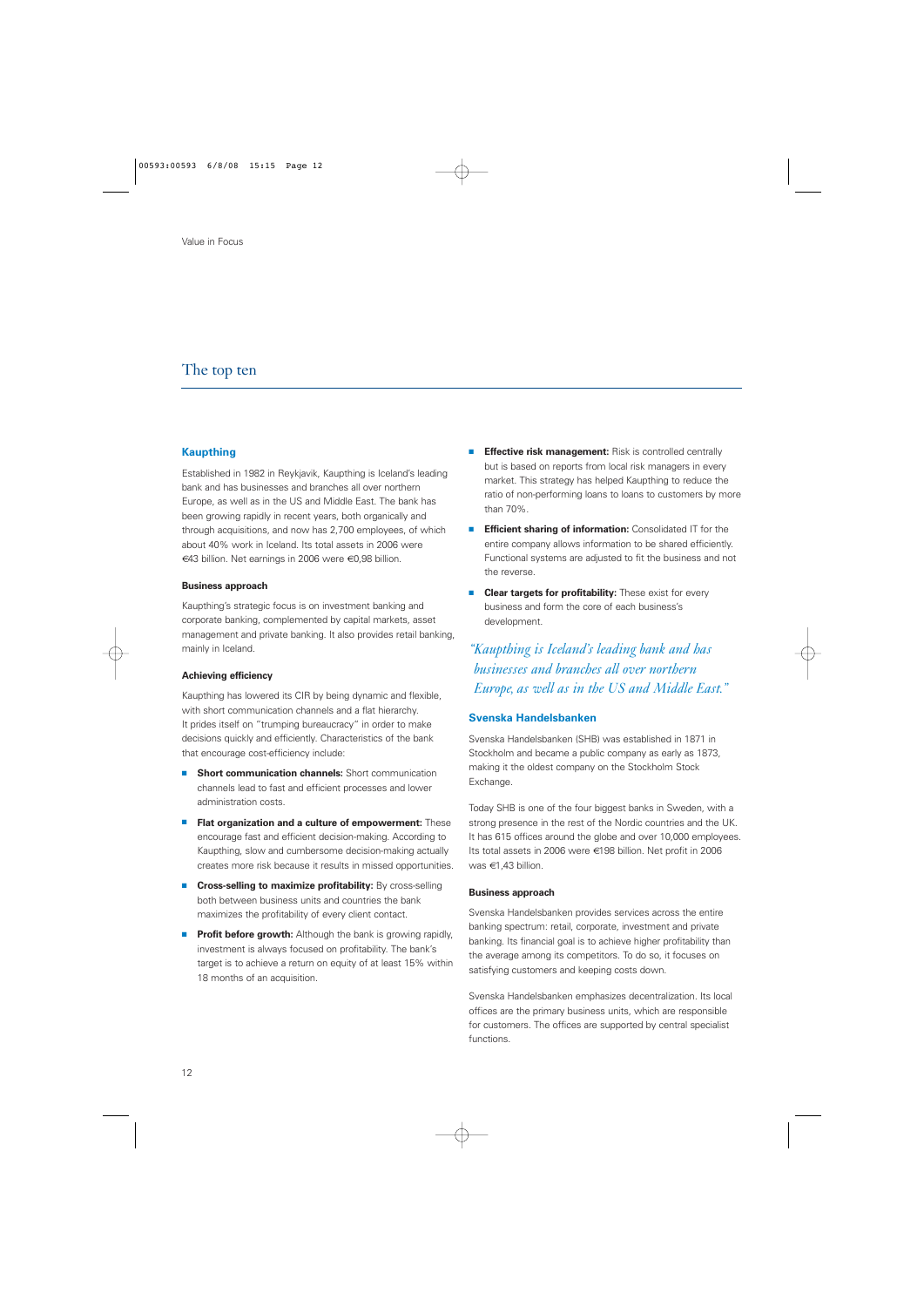#### **Achieving efficiency**

Cost-efficiency is the dominant concept in SHB's corporate culture and cost-consciousness is encouraged throughout the whole organization. The bank aims to build long-term relationships between bank and customer to save money in the long run. It is much more expensive to attract new customers than to keep old ones.

The bank adopts a number of other strategies to support cost-efficiency:

- **Performance-based compensation:** Through its profit-sharing program, "Oktogonen", SHB sets aside a portion of its profit every year to be shared equally among staff on the condition that the bank has reached its financial goals.
- Well-established strategy for growth: As far as possible SHB uses the same strategy and methods as it does in Sweden when entering a new market. It prefers to grow organically in well-known mature markets to avoid high macro-risks. It doesn't enter cities with less than 10,000 inhabitants.
- **IT increases time for customers:** The bank uses IT to minimize unnecessary administration and back-office work and this increases time available for customers and revenue generation.
- **Decentralized structure:** SHB's decentralized structure is built to achieve the highest possible level of efficiency for each branch. Features of the organization include:
	- efficient decision-making that keeps central involvement in business to a minimum;
	- full empowerment of local executives to build their branches in a way that fits the local market;
	- closeness to customers resulting in short lead-time between the identification of a market need and the implementation of a solution;
	- ranking of cost-income ratios between branches to increase internal competitiveness; and
	- local marketing keeps the customers' expectations in line with the capacity of each branch, resulting in more satisfied customers.
- **Credit decisions made locally:** By taking credit decisions on a local level (see figure 10), where the customer is known, SHB has succeeded both in minimizing administration and reducing its credit losses to an exceptionally low level:
	- Administration costs are lowered since each credit inquiry is handled in a single location, instead of being sent around the organization, taking up time and resources.
	- Credit losses are cut since local staff who are most knowledgeable about the customer and have the best insight into local market conditions take credit decisions.



*"By taking credit decisions on a local level, where the customer is known, SHB has succeeded both in minimizing administration and reducing its credit losses to an exceptionally low level."*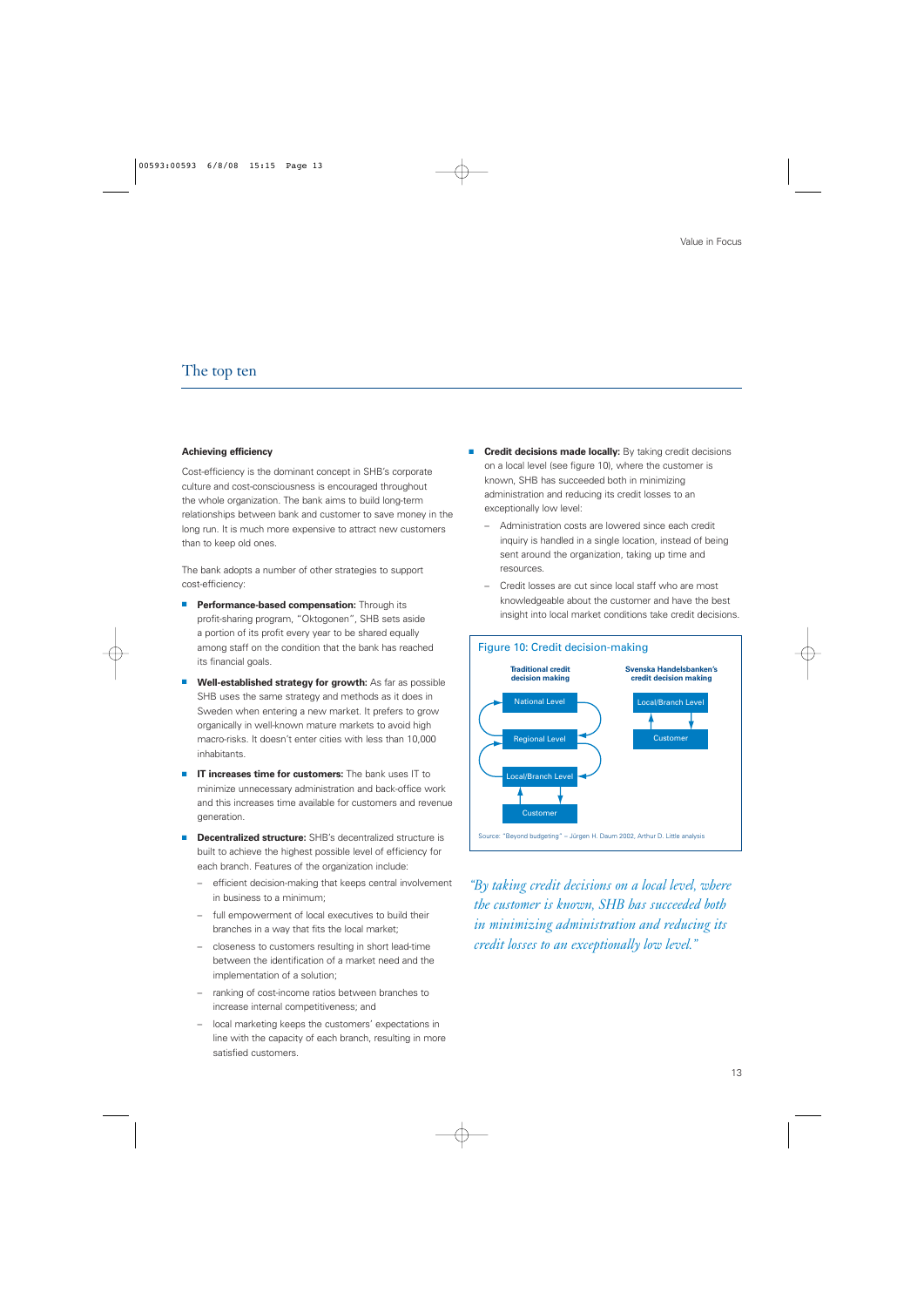#### **Glitnir**

Islandsbanki changed its brand name to Glitnir in 2006. The bank was formed in 2000 through the merger of Islandsbanki and FBA – The Icelandic Investment Bank.

Glitnir is the second largest financial group in Iceland with almost 1,400 employees. It defines its home market as Iceland and Norway, and also has a presence in Canada, Denmark, China, Canada, the US, the UK, Finland, Luxembourg and Sweden. The bank's total assets in 2006 were €24 billion. Net profit in 2006 was €0,43 billion.

#### **Business approach**

Glitnir's strengths are its capital markets business, investment management and corporate finance. It has unique expertise in the food industry (seafood), sustainable energy (geothermal energy) and offshore supply shipping. It is currently expanding outside Iceland in order to diversify its business and reduce risk.

#### **Achieving efficiency**

Glitnir has an explicit target of a CIR below 45% which helps the company to keep its focus on cost-efficiency. It achieves this through a range of strategies:

- **Focus on revenue and profit, not cost:** The bank is less concerned with the size of a cost than with its efficiency in terms of revenue-generating activities. B. Kamallakharan, Glitnir's executive director strategic growth, has said: "We know we need to spend money to make money…but we are extremely disciplined about ensuring that what we invest in generates the maximum return for our investment."
- **Niche knowledge:** Glitnir's business strategy is built around three niche areas: the seafood industry, geothermal energy and offshore supply vessels, in which it is the world's leading financial services provider. Because of its enormous knowledge and experience in these areas, business processing has become extremely efficient.
- **Value of time:** Glitnir is focused on providing services to customers faster than competitors. In addition to satisfying customers, this improves overall cost-efficiency.
- **Income from trading gains:** A large part of income is related to trading gains (see figure 11) which do not drive costs to the same extent as interest or commission income. However, analyst Miguel Pintado of Standard & Poor has recently said: "The very high level of profitability has been driven partly by trading gains… which are not sustainable over the long term."
- **Acquisition of cost-efficient targets:** Growth is driven by the acquisition of cost-efficient niche banks, such as Finnish FIM Group and Norwegian BN Bank, which has made it possible for Glitnir to grow without losing cost-efficiency.



#### **United Kingdom**

Four banks from the United Kingdom appear in the top ten of the survey's cost-efficiency ranking: HBOS (5), RBS (6), HSBC (8) and Lloyds TSB (9). A number of factors contribute to this result:

- The British banks have improved their efficiency through a high degree of automation and large investments in state-of-the-art IT systems.
- In recent years, both HBOS and Lloyds TSB have launched ambitious cost-reduction programmes, aiming to improve cost-efficiency by cutting non-value-adding costs, such as administration and back-office.
- HBOS, RBS and Lloyds TSB are all the result of relatively recent mergers. These have opened up opportunities for reducing costs and exploiting synergy, both of which have helped improve cost-efficiency.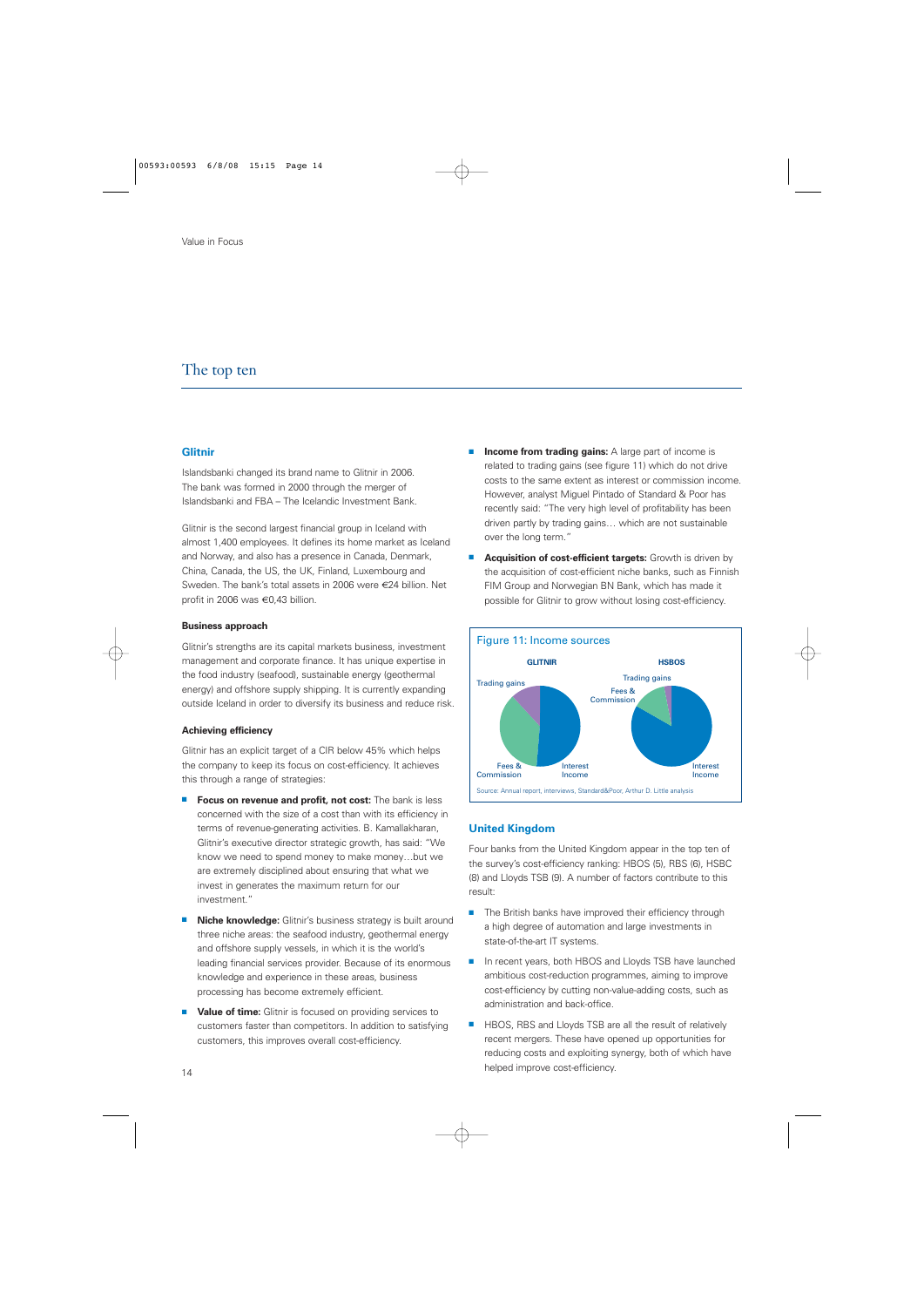#### **HBOS (UK)**

HBOS was established in 2001 through the merger of two of the UK's best-known and oldest banks: Halifax (formed in 1852) and Bank of Scotland (founded in 1695). Now one of the largest financial services providers in the UK, HBOS has 73,500 employees worldwide and is a serious competitor to the UK's "Big Four": RBS, HSBC, Barclays and Lloyds TSB. Its total assets in 2006 were €877 billion. Net profit in 2006 was €5,6 billion.

#### **Business approach**

HBOS provides services in retail, corporate and business banking as well as insurance and investment services. It focuses on five key strategic elements to create value, the most important of which is to grow its UK business, where the bank aims to achieve a market share of around 15-20%. The other four elements are: targeted international growth, colleague development, capital discipline and cost leadership.

#### **Achieving efficiency**

HBOS focuses strongly on cost-efficiency and aims to outperform its UK peers in this field. The bank's target is to achieve a cost-income ratio of around 30% by 2010. To reach this target, the bank will have to reduce its CIR by almost 13% in three years – a real challenge for an already efficient bank (see figure 12).

Central to the bank's quest to reduce costs is its commitment to remain focused on profitability and not to engage in cost reductions that damage core businesses and service levels.

HBOS adopts a number of strategies in pursuit of its cost-efficiency goals:

- **Reduce unproductive costs:** A programme launched in 2006 aims to reduce process and support costs by €430 million annually. The bank expects to do this by increasing bulk buying and streamlining IT systems, and not by reducing the workforce or moving business to low-cost countries.
- **Set cost targets for each division:** Every division has explicit targets for how much costs are allowed to grow during the year. In 2007, overall costs increased by 7%.
- **Exploit synergy:** Strong synergy benefits arising from the merger between Halifax and Bank of Scotland have enabled HBOS to lower its cost base significantly.
- **Replicate success:** The bank uses the same formula it uses to achieve success in the UK when growing internationally.
- **Invest in IT:** The bank appeared in eighth place in the CIO100 list of the biggest users of IT in the UK, largely as a result of its comprehensive investment in IT for back office, communications and storage. This has reduced administration and storage costs and led to large cost savings.
- **Link pay and performance:** Employees will play an important role in helping the bank achieve its CIR target and, as a result, the reward system is strongly connected to performance.



*"Central to the bank's quest to reduce costs is its commitment to remain focused on profitability and not to engage in cost reductions that damage core businesses and service levels."*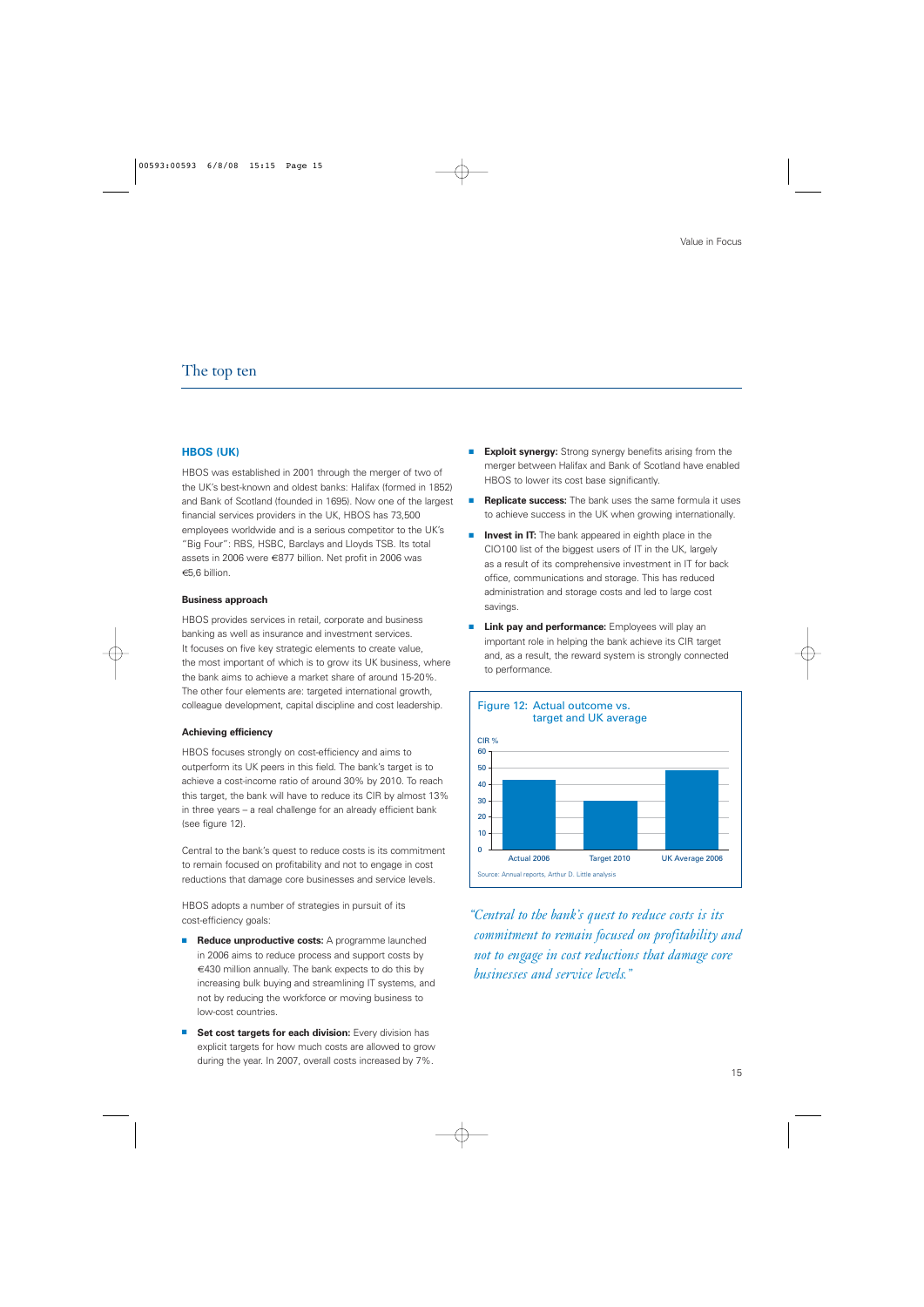#### **RBS**

Established 1727 in Edinburgh, RBS (The Royal Bank of Scotland) became one of the largest banks in the UK following its merger with National Westminster Bank in 2000. It is now one of the largest financial services groups in the world, with more than 135,000 employees worldwide. The bank's total assets in 2006 were €1293 billion. Net income in 2006 was €9,3 billion.

#### **Business approach**

RBS provides services in all areas of banking through its various divisions: retail markets, corporate markets, RBS Insurance, Ulster Bank and Citizens. It is a truly international bank with 42% of its operating profit coming from outside the UK.

Key aspects of its business approach include avoiding sub-prime lending to reduce impairment losses and credit risk, and developing a strategic partnership with Bank of China to get access to the rapidly growing Chinese market.

#### **Achieving efficiency**

Key components contributing to the bank's impressive cost-efficiency ratio include:

■ **Centralized support functions:** All support functions are gathered in the manufacturing division (see figure 13). By using the same platform and standardized processes in all divisions, the bank holds down costs and leverages the company's purchasing power (see diagram).

- **State-of-the-art IT systems:** The bank's functions and divisions are connected by advanced IT systems which enable information to flow efficiently between different parts of the group, and provide new ways of collecting and distributing data. For example:
	- advanced HR systems collect data on all employees and gather it in one central database. This gives local managers easy access to information for quality improvement and benchmarking purposes;
	- the bank's productivity and performance-management reporting tool (PIMMS) enables managers to compare the operational performance of different business units, get forecasts of workload demand for the coming months and access reports on the current situation in different operational units. This improves efficiency by allowing managers to make more-informed decisions on the deployment of people to meet work demands; and
	- modern marketing technology has allowed RBS to automate its B-to-C communications in all the traditional channels: direct mail, call centres, advertising and events. This has led to a better overview of marketing operations, lower operational costs and more personalized marketing, all contributing to higher efficiency and greater customer satisfaction.
- **Sound risk control:** In 2006, the bank's effective risk control policies allowed it to increase lending by 14%, while impairment losses increased by just 10%.

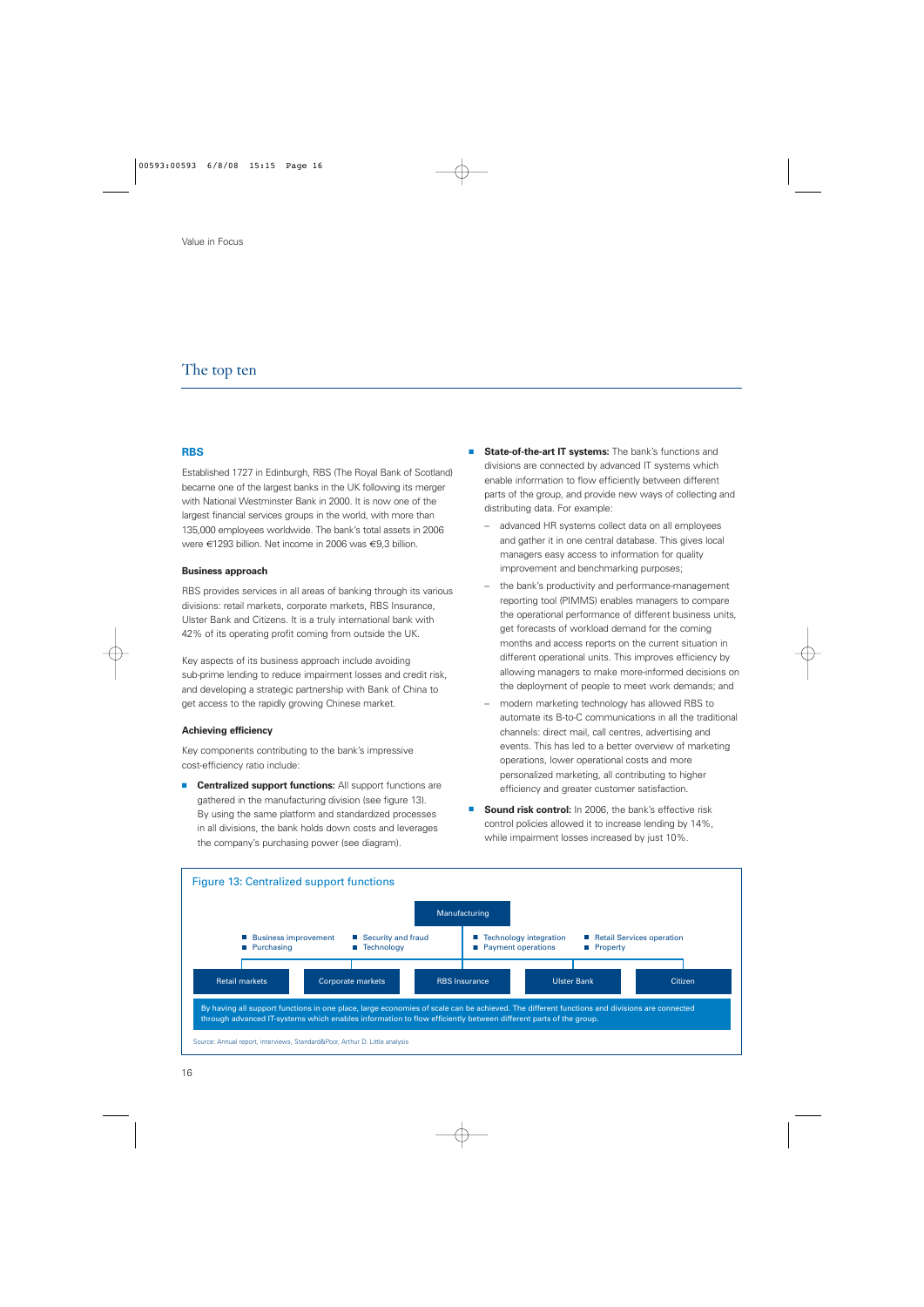#### **HSBC**

The Hong Kong and Shanghai Banking Corporation (HSBC) was founded in 1835 to help finance the growing trade between China and Europe. HSBC is one of the world's largest financial institutions, with more than 10,000 offices and 312,000 employees in 83 countries. Its total assets in 2006 were €1409 billion. Net profit was €15,7 billion.

#### **Business approach**

HSBC provides a comprehensive range of financial services including: personal financial services, commercial banking, corporate banking, investment banking and markets, and private banking. The group operates in five regions: Europe, Hong Kong, the rest of Asia Pacific including the Middle East and Africa, North America and South America.

#### **Achieving efficiency**

HSBC's business follows five core principles, two of which are closely linked to cost-efficiency: effective and efficient operations, and strict expense discipline. Others strategies to promote cost-efficiency include:

- **Exploit international presence:** HSBC uses its size and worldwide presence to gain a competitive advantage over purely domestic players. For example, HSBC improves cost-efficiency and shortens time to market by taking best-practice solutions and innovation from different parts of the bank and transferring them to the whole group.
- **Streamline processes and increase automation:** There are many examples of the bank's commitment to streamlining processes and increasing automation:
	- The introduction of self-service terminals means many of the services previously done by branch staff can now be done by customers themselves, reducing unnecessary administration.
	- The Mexican entity is the first bank in the world to offer pre-approved online mortgages, enabling customers to apply and receive loan details in just a couple of minutes using the internet.
	- The use of one common strategic internet platform for business clients worldwide gives economies of scale.
	- The retail division in the UK has reduced its range of products by two thirds in two years, increasing efficiency in sales and distribution.

#### **Lloyds TSB**

Lloyds TSB was created in 1996 through the merger of Lloyds Bank, founded in 1765, and TSB Bank, established in 1810. It is one of the "Big Four" banks in the UK with more than 63,000 employees. Its total assets in 2006 were €509 billion. Net profit in 2006 was €4,2 billion.

#### **Business approach**

Lloyds TSB is organized into three businesses; retail banking, insurance and investments, and wholesale and international banking. Its business model is built around the creation of long-term relationships with customers.

#### **Achieving efficiency**

■ Lloyds TSB is currently in the middle of a group-wide productivity program to make structural reductions to its cost base. Already, efficiency improvements in back-office operations and increased automation of administration have made it possible for the bank to reduce staff numbers by more than 4,000 (or 6% of all staff) in 2006. In the retail banking division costs were reduced by 2% during 2006 while income grew by 4%. The program is expected to yield net benefits of more than €350 million annually in the coming years.

Other strategies adopted by the bank to ensure cost-efficiency include:

- **Focus on core markets:** The bank leaves markets where it has no competitive advantages or profitability is too low.
- **Focus on building long-term relationships with customers:** The bank aims to maximize profit from every client meeting.
- **Use efficiency to permit investment:** Lloyds TSB sees efficiency as a means to create room for further revenue-generating and growth-enhancing investments.
- **Reduce telephone support costs:** The use of speechrecognition technology has reduced the need for human involvement in some areas and administration costs for telephone support have decreased as a result.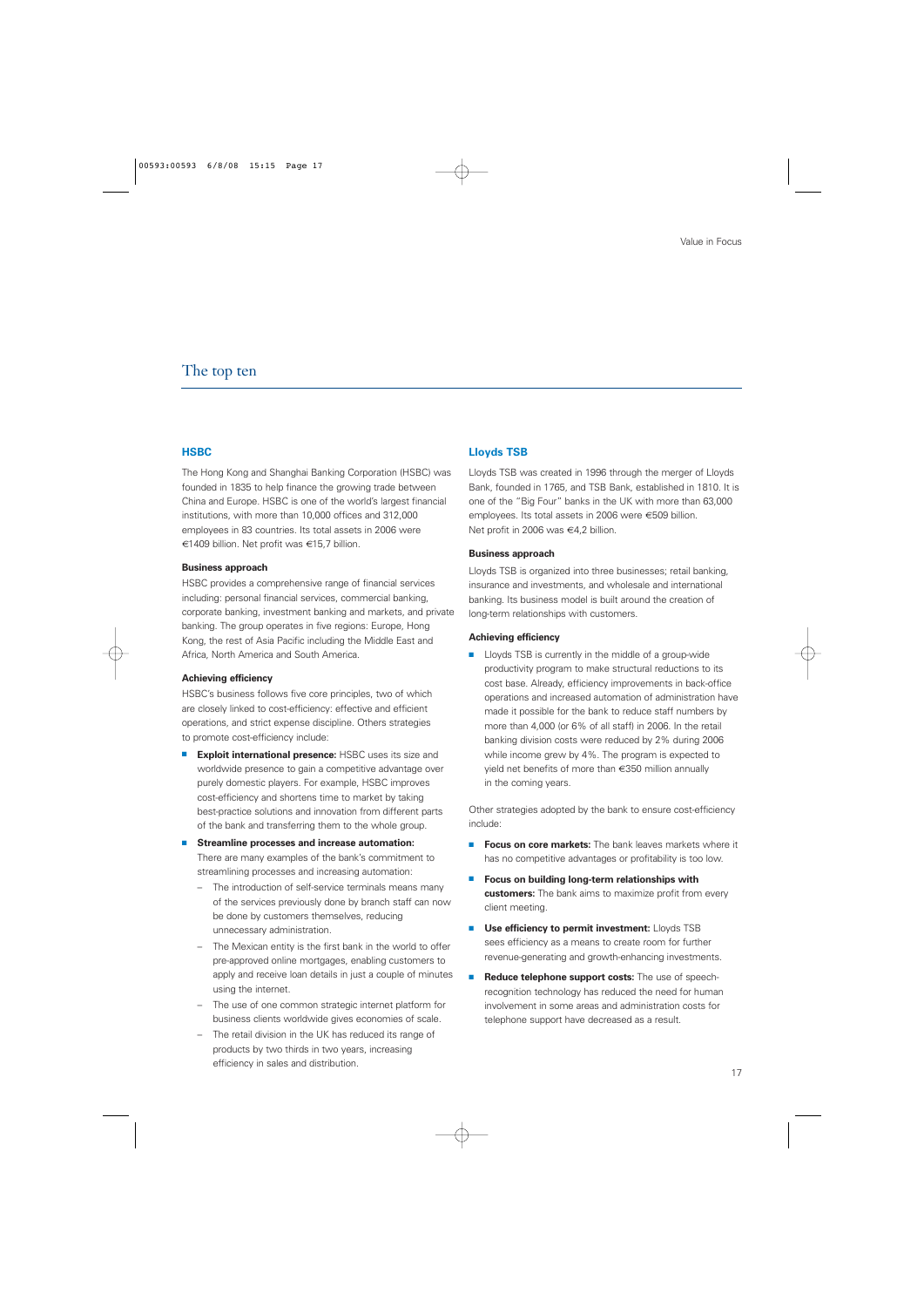## Secrets of success

What are the key factors affecting cost-efficiency among Europe's banks? Analysis of the survey's top performers shows they all share five vital characteristics.

Analysis of the survey's top performers shows that there are five key factors affecting cost-efficiency:

- corporate culture
- IT
- organizational structure
- cost-cutting
- targets

#### **Corporate culture**

In order to achieve a corporate culture where cost-efficiency undergoes continuous improvement, cost-consciousness must be deeply integrated in strategy and encouraged throughout the whole business.

- **A priority for top management:** Top management has to show that cost-efficiency is a priority. Examples are evident among a number of top performers:
	- At HBOS, achieving cost leadership over its competitors is one of five strategic key elements that act as a guide for day-to-day business.
	- Svenska Handelsbanken's financial goal is to have higher profitability than competitors, which is to be achieved through greater customer satisfaction and lower costs.
	- Banco Popular has "systematic enhancing of efficiency" as one of its three management criteria. .
- **Encouraging cost-consciousness:** In order to turn strategy into reality, cost-consciousness has to be encouraged throughout the organization. So, for example:
	- In BBVA and Caja Madrid, large parts of salary are variable and depend on staff achieving different performance targets, many of them based on efficiency.
	- Svenska Handelsbanken puts a part of its profit into a profit-sharing programme for distribution on condition that the bank's profitability target (which is to be reached through low costs) is achieved.

#### **IT**

Advanced IT systems have an important role to play in improving efficiency. Their impact is on two fronts: they help reduce human involvement and they support faster and more accurate processes.

- **Automation:** A high degree of automation makes it possible to lower costs by reducing expensive human involvement. This is seen in action in a number of the top performers:
	- Lloyds TSB was able to reduce total staff numbers by 6% by increasing the automation of administration and back-office functions.
	- At Svenska Handelsbanken, an increased use of IT allows staff to focus on revenue-generating activities and makes more time for customers.
	- RBS has been able to lower operational costs by automating marketing functions, such as direct mail and call centers.
- **Speed and accuracy:** IT makes it possible to distribute information through a large organization and helps in maintaining control over a multinational company with several divisions and operations worldwide.
	- With its advanced productivity and performancemanagement reporting tool, RBS managers can access benchmarking data from the whole group, forecasts of future workload and status on current projects, allowing them to make more-informed decisions in a shorter period of time.
	- With the help of virtualization technology HBOS expects major cost savings due to more efficient allocation of storage.

#### **Organizational structure**

The way a company is organized is crucial for its cost-efficiency: a flat hierarchy, shared support functions and decentralization are common characteristics among the top performers.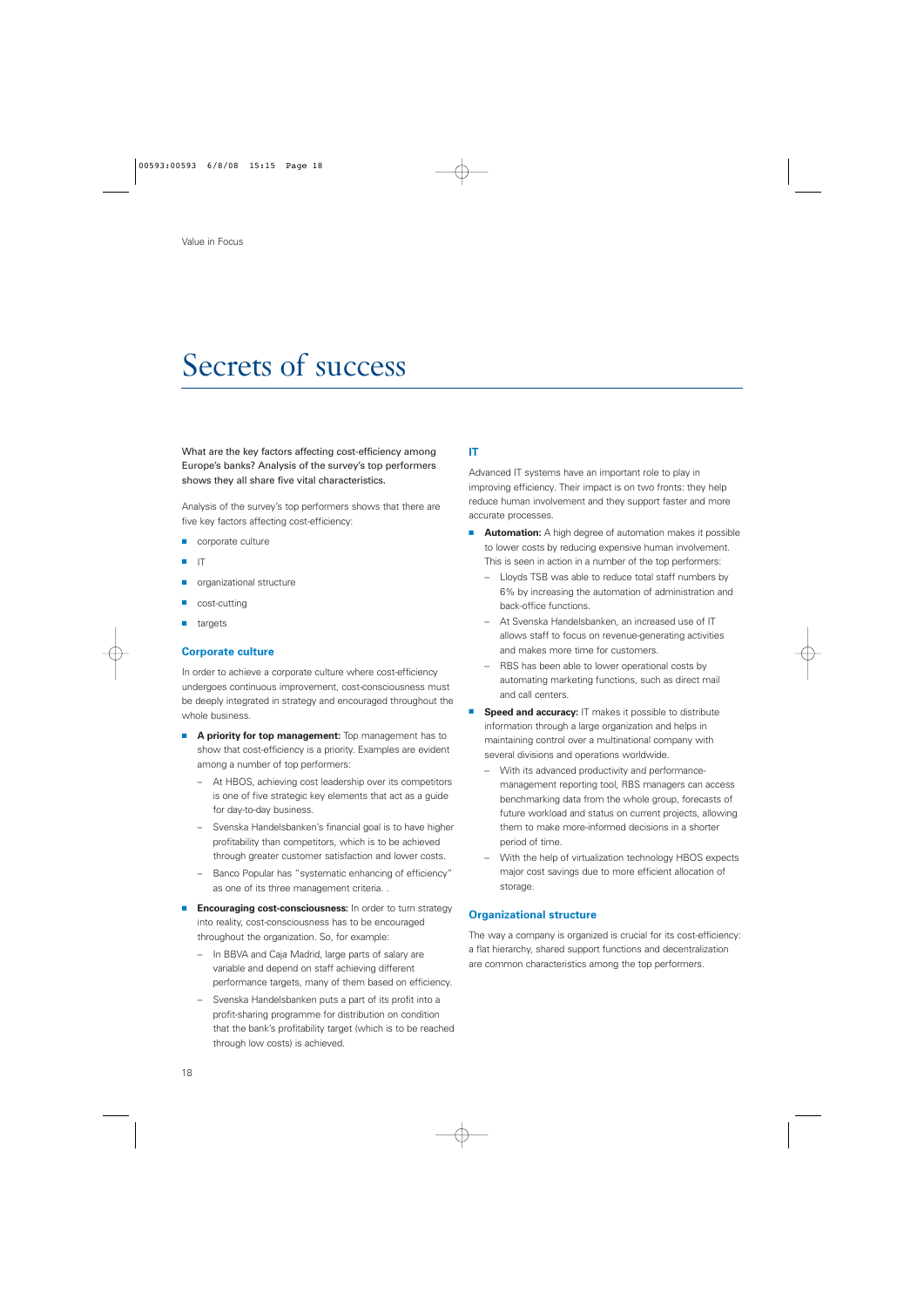## Secrets of success

- A flat hierarchy with short communication channels reduces bureaucracy and administration.
	- At Kaupthing, slow and cumbersome decision-making is seen as more risky than fast decision-making, since slow decision-making creates the risk of missed opportunities.
	- With its dynamic and flexible organization, Glitnir aims to provide services faster than its competitors, both to satisfy customers and to lower its own costs.
- **Shared support functions:** By centralizing support functions such as IT, HR and other expertise the company can gain large economies of scale.
	- At RBS, all support functions are gathered in the manufacturing division. This gives the bank increased purchasing power and improves efficiency by avoiding sub-optimal performance at a divisional level which would hurt the group as a whole.
- **Decentralized organization:** A decentralized structure means that business decisions are taken as close to the market as possible.
	- By taking all credit decisions on a branch level Svenska Handelsbanken has managed to decrease its credit losses and speed up processing at the same time. By letting the local manager design the branch, SHB makes sure that every branch has the optimum fit with its own market.

#### **Cost-cutting**

When it comes to cost-cutting, it is crucial to cut the right costs; there has to be a balance between reducing the cost base and retaining revenue generation.

- **Focus on profitability:** Focus should not be on cost-cutting but on profitability.
	- At Glitnir, the size of the cost is not as important as how efficient the cost is in generating revenue. The idea is that it costs money to make money and as long as the return is sufficient one should not be afraid of taking on costs.
- **Cut the cost of unproductive activities:** When cutting costs, the focus should be on unproductive and non-value-generating activities.
	- Newly launched cost-saving and productivity program at HBOS and Lloyds TSB focus on reducing costs for non-value-adding administrative and support functions.

#### **Targets**

Explicit targets help a company to focus its efforts and motivate staff to work towards cost-efficiency. Among the top performers three types of targets are used:

- **Profitability targets:** By adopting a profitability target such as ROE, the company indirectly sets targets for costefficiency:
	- Svenska Handelsbanken's financial goal is to be more profitable than its competitors. It aims to reach by having more satisfied customers and lower costs. Although not explicit, the profitability target works as a cost-efficiency target in the end.
- **Cost-income ratio targets:** A CIR target focuses the business on getting as many units of income as possible out of every unit of cost, and provides the incentive to cut unproductive costs as a result.
	- At HBOS, the CIR target for 2010 is the goal for the bank's newly launched cost-reduction program.
	- Glitnir's standing target for CIR tells management whether costs and income are in line with plan or not.
- **Cost growth targets:** A cost growth target focuses the business solely on the cost side of efficiency and gives a clear signal to staff to hold down costs as much as possible.
	- HBOS uses cost growth targets as a complement to its CIR target, which also emphasizes the income side. By having an explicit cost target, everybody knows how much costs are expected to grow and it leaves no room for unnecessary cost increases just because income is unexpectedly high in certain periods.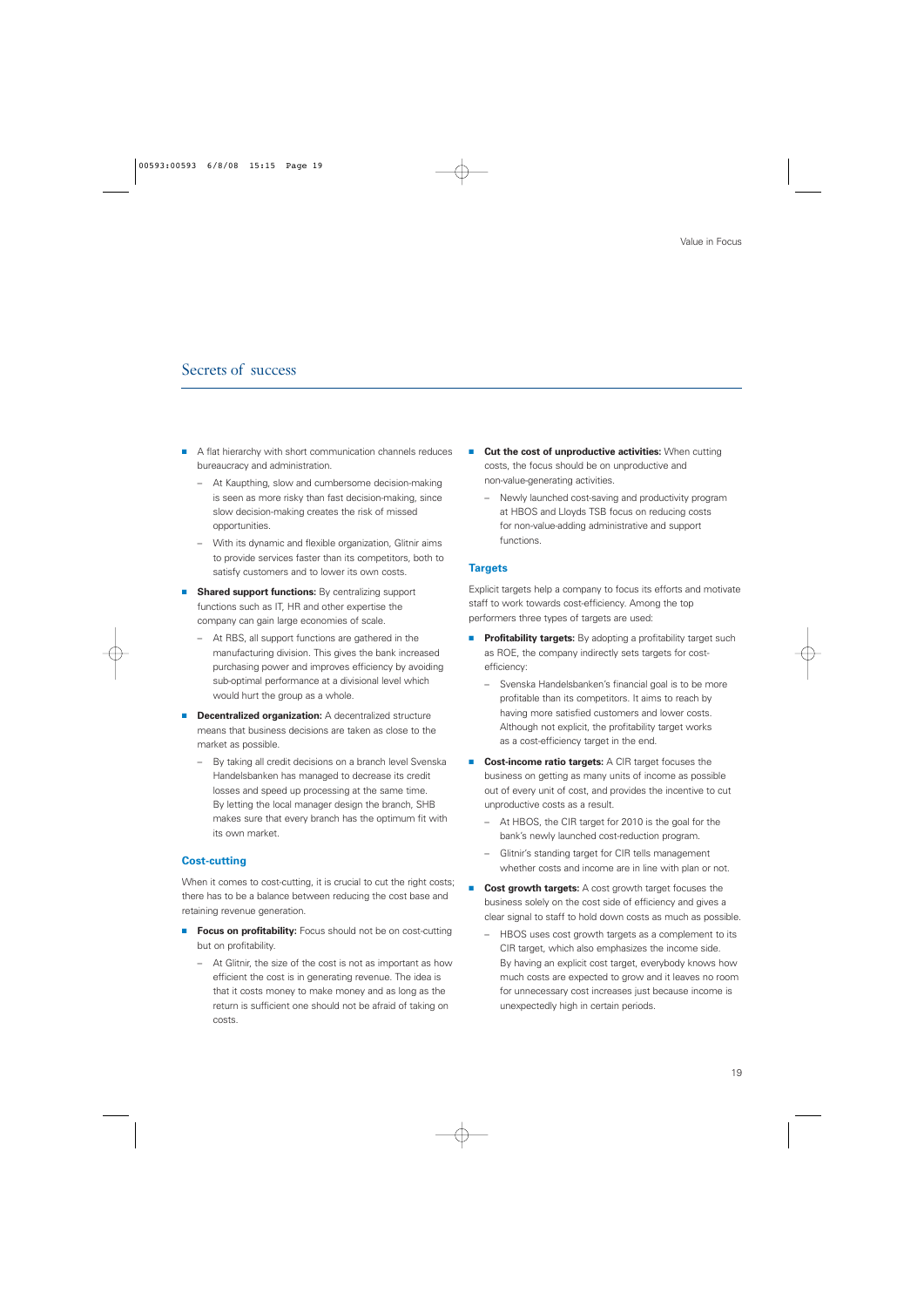## Appendices

### **Appendix I: Banks included in the survey, by total assets**

|                | <b>Rank Bank</b>                | <b>Country</b>        | <b>Total</b><br>assets |    | <b>Rank Bank</b>                  | <b>Country</b>     | <b>Total</b><br>assets |
|----------------|---------------------------------|-----------------------|------------------------|----|-----------------------------------|--------------------|------------------------|
| $\overline{1}$ | <b>UBS</b>                      | Switzerland           | 1,486,575              | 26 | <b>KBC Bank</b>                   | <b>Belgium</b>     | 325,400                |
| $\overline{2}$ | <b>Barclays PLC</b>             | United Kingdom        | 1,478,327              | 27 | <b>Banca Intesa</b>               | Italy              | 291,781                |
| 3              | <b>BNP Paribas</b>              | France                | 1,438,826              | 28 | <b>San Paolo IMI Group</b>        | Italy              | 288,551                |
| 4              | <b>HSBC</b>                     | United Kingdom        | 1,408,818              | 29 | <b>SEB Bank</b>                   | Sweden             | 214,257                |
| 5              | <b>Roval Bank of Scotland</b>   | <b>United Kingdom</b> | 1,293,174              | 30 | Sv. Handelsbanken                 | <b>Sweden</b>      | 198.345                |
| 6              | <b>Credit Agricole</b>          | <b>France</b>         | 1,260,252              | 31 | <b>Erste Bank</b>                 | Austria            | 181,703                |
| 7              | <b>ING Group</b>                | <b>Netherlands</b>    | 1,226,000              | 32 | <b>DNB Nor Bank</b>               | Norway             | 160.799                |
| 8              | <b>Deutsche Bank</b>            | Germany               | 1,122,587              | 33 | <b>Bank Austria Creditanstalt</b> | Austria            | 153,355                |
| 9              | <b>ABN AMRO Bank</b>            | <b>Netherlands</b>    | 987,100                | 34 | <b>Swedbank</b>                   | Sweden             | 149.942                |
| 10             | <b>Societe Generale</b>         | France                | 956.201                | 35 | Capitalia                         | Italy              | 137.132                |
| 11             | <b>HBOS Group</b>               | <b>United Kingdom</b> | 877,223                | 36 | <b>Caja Madrid</b>                | Spain              | 136.952                |
| 12             | <b>Banco Santander</b>          | Spain                 | 833,873                | 37 | <b>Caixa Geral de Depositos</b>   | Portugal           | 96.246                 |
| 13             | <b>UniCredit Group</b>          | Italy                 | 823,284                | 38 | <b>Banco Popular Spain</b>        | Spain              | 91,650                 |
| 14             | <b>Credit Suisse</b>            | Switzerland           | 776.977                | 39 | <b>SNS Bank</b>                   | <b>Netherlands</b> | 79.742                 |
| 15             | <b>Fortis Bank</b>              | <b>Belgium</b>        | 773.235                | 40 | <b>Banco Comercial Portuges</b>   | Portugal           | 78.707                 |
| 16             | Commerzbank                     | Germany               | 603.293                | 41 | <b>UBI Banca</b>                  | Italy              | 73.873                 |
| 17             | <b>Dexia Bank</b>               | <b>Belgium</b>        | 566,700                | 42 | <b>Banco Sabadell</b>             | Spain              | 72.069                 |
| 18             | Rabobank                        | <b>Netherlands</b>    | 556,455                | 43 | Raiffeisenbanken Switzerland      | Switzerland        | 70.865                 |
| 19             | <b>Lloyds TSB</b>               | <b>United Kingdom</b> | 509,978                | 44 | Zürcher Kantonalbank              | Switzerland        | 59.182                 |
| 20             | <b>HVB Group</b>                | Germany               | 508,000                | 45 | Raiffeisenbanken International    | Austria            | 55,867                 |
| 21             | <b>Dresdner Bank</b>            | Germany               | 497.287                | 46 | <b>Sampo Group</b>                | <b>Finland</b>     | 46.946                 |
| 22             | Banco Bilbao Vizcaya Argentaria | Spain                 | 411,916                | 47 | <b>Kaupthing Bank</b>             | <b>Iceland</b>     | 43,200                 |
| 23             | <b>Danske Bank</b>              | <b>Denmark</b>        | 367,423                | 48 | <b>OP Bank Group</b>              | <b>Finland</b>     | 24,192                 |
| 24             | Nordea Bank                     | Sweden                | 346,828                | 49 | <b>Glitnir Bank</b>               | Iceland            | 23.960                 |
| 25             | <b>Credit Mutuel</b>            | France                | 339.025                | 50 | <b>Jyske Bank</b>                 | <b>Denmark</b>     | 21,470                 |

Source: Annual reports, Arthur D. Little analysis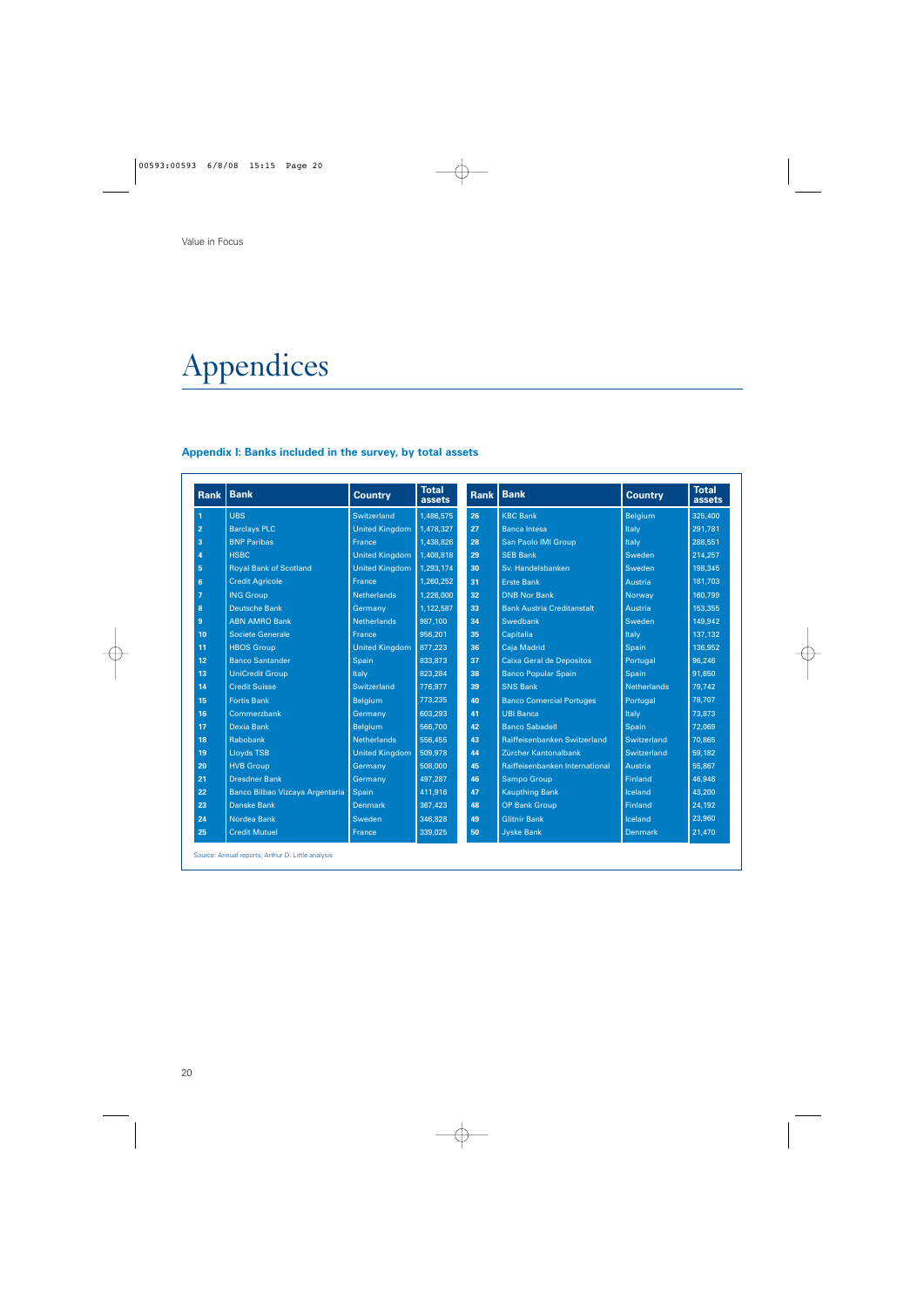## **Contacts**

If you would like more information or to arrange an informal discussion on the issues raised here and how they affect your business, please contact:

**Austria** Gerrit Seidel +49 89 38088-770 seidel.gerrit@adlittle.com

**Benelux** Ignacio Garcia Alves +32 2 761 7200 garciaalves.ignacio@adlittle.com

**Central and Eastern Europe** Michal Sladek +420 255 702 602 sladek.michal@adlittle.com

**France** Vincent Bamberger +33 1 55 74 29 47 bamberger.vincent@adlittle.com

**Germany** Gerrit Seidel +49 89 38088-770 seidel.gerrit@adlittle.com

**Italy** Massimo Armenise +39 02 67376 1 armenise.massimo@adlittle.com

**Korea** Bonjay Koo +82 2 720 2040 koo.bonjay@adlittle.com

**Middle East** Thomas Kuruvilla +971 4 329 7447 kuruvilla.thomas@adlittle.com **Portugal** Bruno Padhina +351 21 0091500 padinha.bruno@adlittle.com

**Spain** Juan Vera +34 91 702 74 00 vera.juan@adlittle.com

**South East Asia** Jeffrey Lai +60 3 2164 6063 lai.jeff@adlittle.com

**The Nordics** Erik Almqvist +46 8 50306545 almqvist.erik@adlittle.com

**Switzerland** Paco Hauser +41 44 722-8952 hauser.paco@adlittle.com

**UK** Mark Mulcahey +44 870 336 6616 mulcahey.mark@adlittle.com

**USA** Imon Mohsin +1 212 661 2500 mohsin.imon@adlittle.com